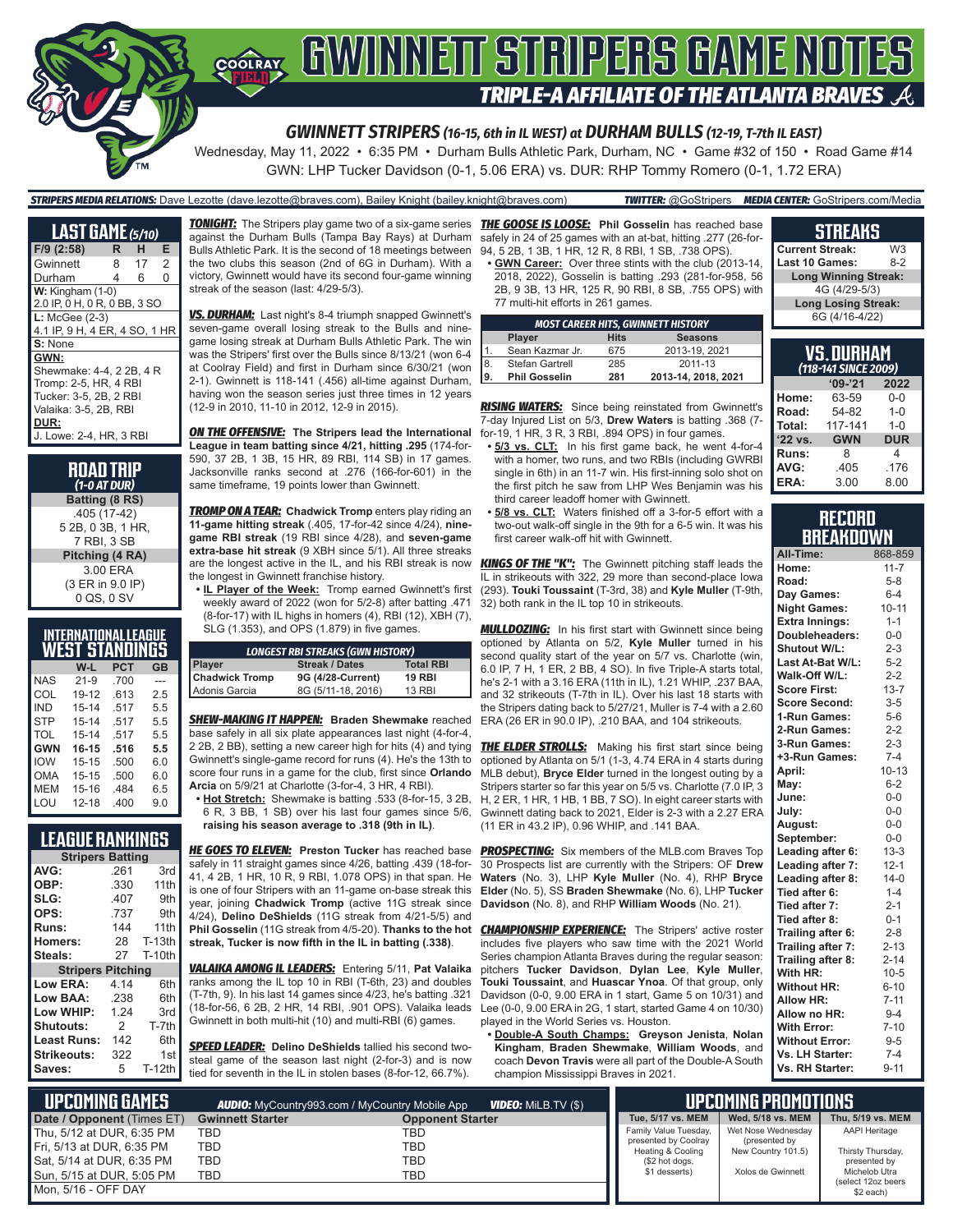



## *WEDNESDAY, MAY 11, 2022 AT DURHAM*

| <b>MANAGER MATT TUIASOSOPO</b>                                                                                                                                                                                                                                                                                                                                                                                                                                                                                                                                                               | VS.2022 OPPONENTS                                                                                                                                                                                                                                                                                                                                                                                                                                                                                                          |
|----------------------------------------------------------------------------------------------------------------------------------------------------------------------------------------------------------------------------------------------------------------------------------------------------------------------------------------------------------------------------------------------------------------------------------------------------------------------------------------------------------------------------------------------------------------------------------------------|----------------------------------------------------------------------------------------------------------------------------------------------------------------------------------------------------------------------------------------------------------------------------------------------------------------------------------------------------------------------------------------------------------------------------------------------------------------------------------------------------------------------------|
| Matt Tuiasosopo is in his second season as the manager of the Stripers in 2022<br>He was named the seventh manager in Gwinnett history on 3/30/21, making him<br>the first former Gwinnett player to manage the club (played OF/1B from 2016-17)<br>In 2021, he guided the Stripers to a 71-58 record (3rd in Triple-A East Southeast<br>Division)  On 5/4/21 at Charlotte, he became the youngest manager in Gwinnett<br>history (34 years, 11 months, 25 days)  From 7/8/21-9/21/21, his Stripers owned<br>the best record in Triple-A Baseball (45-19, .703)  Began his managerial career | Road<br>Home<br><b>Total</b><br>Home<br>Road<br><b>Total</b><br><b>IND</b><br>$0-0$<br>$0-0$<br>$0-0$<br><b>BUF</b><br>$0-0$<br>$0-0$<br>$0-0$<br>LOU<br><b>CLT</b><br>$4 - 2$<br>$4 - 2$<br>$0-0$<br>$0-0$<br>$0-0$<br>$0-0$<br><b>MEM</b><br><b>DUR</b><br>$0-0$<br>$0-0$<br>$3-3$<br>$3 - 3$<br>$1 - 0$<br>$1 - 0$<br><b>NAS</b><br>$2 - 4$<br><b>JAX</b><br>$0-0$<br>$2 - 4$<br>$0-0$<br>$1 - 5$<br>$1 - 5$<br>LHV<br>$0-0$<br>$0-0$<br>$0-0$<br><b>NOR</b><br>$5 - 1$<br>$0-0$<br>$5 - 1$                             |
| with Class-A Rome in 2019, earning Atlanta's Bobby Cox Award for Minor League<br>Manager of the Year  Coached at the Braves' Alternate Training Site in 2020.                                                                                                                                                                                                                                                                                                                                                                                                                                | <b>WEST</b><br>$2 - 4$<br>$3 - 3$<br>$5 - 7$<br><b>EAST</b><br>$9 - 3$<br>$2 - 5$<br>$11 - 8$                                                                                                                                                                                                                                                                                                                                                                                                                              |
| Tuiasosopo's Managerial Career<br>W-L<br><b>PCT</b><br><b>Playoffs</b><br><b>Games</b><br>With Gwinnett (2 Seasons):<br>160<br>87-73<br>.544<br>0<br>MiLB Career (3 Seasons):<br>299<br>152-147<br>.508<br>$\mathbf 0$                                                                                                                                                                                                                                                                                                                                                                       |                                                                                                                                                                                                                                                                                                                                                                                                                                                                                                                            |
| EJECTIONS (3)                                                                                                                                                                                                                                                                                                                                                                                                                                                                                                                                                                                | <b>LAST AT-BAT WINS (5)</b>                                                                                                                                                                                                                                                                                                                                                                                                                                                                                                |
| Player/Coach<br>Date/Inning<br><b>Umpire</b><br>4/23 at JAX / 6th Inning<br><b>MGR Matt Tuiasosopo</b><br><b>HP Matt Brown</b><br>LF Phil Gosselin<br>5/7 vs. CLT / 2nd Inning<br><b>HP Takahito Matsuda</b><br>5/7 vs. CLT / 2nd Inning<br><b>MGR Matt Tuiasosopo</b><br><b>HP Takahito Matsuda</b>                                                                                                                                                                                                                                                                                         | The Stripers are 5-2 (.714) in games decided in the last at-bat in 2022.<br>Date/Opponent<br>Game-Winning Play (*=Walk-Off)<br><b>Score</b><br>4/15 vs. Nashville<br>$2-1$ (8th)<br>Contreras 2-out RBI double<br>4/23 at Jacksonville<br>10-8 (10th)<br>Shewmake scored on error (C Quintana, throwing)<br>4/26 vs. Norfolk<br>7-6 (9th)<br>Valaika 1-out sacrifice fly*<br>5/5 vs. Charlotte<br>$3-2(8th)$<br>Tromp 2-out RBI double                                                                                     |
| <b>TEAM DEFENSE (8TH IN INTERNATIONAL LEAGUE)</b><br><b>PCT</b><br>PO                                                                                                                                                                                                                                                                                                                                                                                                                                                                                                                        | 5/8 vs. Charlotte<br>$6-5$ (9th)<br>Waters 2-out RBI single*                                                                                                                                                                                                                                                                                                                                                                                                                                                               |
| G<br><b>DP</b><br><b>TP</b><br>ТC<br>Α<br>Е<br>292<br>.982<br>31<br>1137<br>824<br>21<br>28<br>0                                                                                                                                                                                                                                                                                                                                                                                                                                                                                             |                                                                                                                                                                                                                                                                                                                                                                                                                                                                                                                            |
| <b>SB</b><br>INN.<br>W-L<br><b>SHO</b><br><b>Catchers</b><br>cs<br><b>PCT</b><br><b>PB</b><br><b>ER</b><br><b>ERA</b><br><b>ATT</b><br>$\mathbf{1}$<br>2<br>28<br>61.0<br>Casteel, Ryan<br>6<br>7<br>.143<br>4.13<br>$3 - 4$<br>$\mathbf{1}$                                                                                                                                                                                                                                                                                                                                                 |                                                                                                                                                                                                                                                                                                                                                                                                                                                                                                                            |
| $\mathbf{1}$<br>15<br>.067<br>$\overline{2}$<br>38<br>71.0<br>4.82<br>$4 - 4$<br>$\mathbf 0$<br>Contreras, William<br>14<br>$\mathsf{O}$<br>$\mathsf{O}$<br>0<br>De Hoyos, Victor<br>0<br>$\mathbf 0$<br>$\mathbf 0$<br>0.0<br>$0-0$<br>$\sim$<br>$\sim$ $\sim$                                                                                                                                                                                                                                                                                                                              | <b>GWINNETT PLAYERS USED (40 IN 2022)</b><br>Pitchers (21)<br>Position (19)                                                                                                                                                                                                                                                                                                                                                                                                                                                |
| Tromp, Chadwick<br>17<br>3<br>0<br>3.80<br>$9 - 7$<br>1<br>20<br>.150<br>60<br>142.0<br>37<br>5<br>126<br>$\overline{2}$<br>Total:<br>42<br>.119<br>4<br>274.0<br>4.14<br>16-15<br>Outfield Assists (7):<br>Dean (5), H. Perez (1), Tucker (1)<br>Muller (3), Kingham (2)<br>Pitcher Pickoffs (5):<br><b>Catcher Pickoffs (0):</b>                                                                                                                                                                                                                                                           | Winans, Allan<br>Alaniz, R.J.<br>Acuña Jr., Ronald<br>Waters, Drew<br>Woods, William<br>Brach, Brad<br>Casteel, Ryan<br>Contreras, William<br>Brennan, Brandon<br>Ynoa, Huascar<br>Burrows, Thomas<br>Dean, Justin<br>Demeritte, Travis<br>Cruz, Jesus<br>Davidson, Tucker<br>DeShields, Delino<br>De La Cruz, Jasseel<br>Dickerson, Alex<br>Elder, Bryce<br>Goins, Ryan<br>Elledge, Seth<br>Gonzalez, Yariel<br>Johnstone, Connor<br>Gosselin, Phil<br>Kingham, Nolan<br>Jenista, Greyson<br>Lee, Dylan<br>Nogowski, John |
| <b>STARTS</b>                                                                                                                                                                                                                                                                                                                                                                                                                                                                                                                                                                                | Muller, Kyle<br>Pabst, Arden<br>Sittinger, Brandyn<br>Perez, Hernan                                                                                                                                                                                                                                                                                                                                                                                                                                                        |
| <b>By Batting Order</b><br>Gosselin (11), DeShields (10), Acuña Jr. (6), Waters (4)<br>1:                                                                                                                                                                                                                                                                                                                                                                                                                                                                                                    | Stephens, Jackson<br>Shewmake, Braden<br>Tonkin, Michael<br>Tromp, Chadwick<br>Toussaint, Touki<br>Tucker, Preston                                                                                                                                                                                                                                                                                                                                                                                                         |
| Shewmake (13), Gosselin (8), Tucker (4), Valaika (4), Goins (2)<br>2:<br>Demeritte (12), Tucker (8), Valaika (7), H. Perez (3), Tromp (1)<br>3:                                                                                                                                                                                                                                                                                                                                                                                                                                              | Valaika, Pat<br>Vincent, Nıck<br>Italics = Player no longer in Braves organization                                                                                                                                                                                                                                                                                                                                                                                                                                         |
| Contreras (6), Nogowski (6), Tucker (6), Valaika (5), Dickerson (4), H. Perez (4)<br>4:<br>Valaika (7), Contreras (6), Nogowski (5), Y. Gonzalez (4), Dickerson (2),<br>5:                                                                                                                                                                                                                                                                                                                                                                                                                   |                                                                                                                                                                                                                                                                                                                                                                                                                                                                                                                            |
| Gosselin (2), Jenista (1), H. Perez (1), Shewmake (1), Tucker (1), Tromp (1)<br>Shewmake (8), Jenista (7), Nogowski (6), Tromp (3), Dickerson (2), Valaika (2),<br>6:                                                                                                                                                                                                                                                                                                                                                                                                                        | <b>BASS-LANTA</b><br>Nine players have played for both Gwinnett and Atlanta in 2022 (*=MLB debut):                                                                                                                                                                                                                                                                                                                                                                                                                         |
| Goins (1), Gosselin (1), Tucker (1)<br>Jenista (8), DeShields (5), Goins (4), Tromp (4), Casteel (2), Y. Gonzalez (2),<br>7:<br>Gosselin (2), Nogowski (2), Tucker (1), Valaika (1)                                                                                                                                                                                                                                                                                                                                                                                                          | Contreras, William (C)<br>Davidson, Tucker (LHP)                                                                                                                                                                                                                                                                                                                                                                                                                                                                           |
| Goins (8), Casteel (6), Tromp (6), Jenista (4), Y. Gonzalez (3), Nogowski (3),<br>8:<br>Pabst (1)                                                                                                                                                                                                                                                                                                                                                                                                                                                                                            | Demeritte, Travis (OF)<br>Dickerson, Alex (OF)<br>Elder, Bryce (RHP)*                                                                                                                                                                                                                                                                                                                                                                                                                                                      |
| Dean (15), DeShields (7), Goins (5), Y. Gonzalez (2), Gosselin (1), Tromp (1)<br>9:<br><b>By Position</b>                                                                                                                                                                                                                                                                                                                                                                                                                                                                                    | Muller, Kyle (LHP)<br>Stephens, Jackson (RHP)                                                                                                                                                                                                                                                                                                                                                                                                                                                                              |
| Tromp (16), Contreras (8), Casteel (7)<br>C:<br>Nogowski (21), Jenista (4), Gosselin (2), Valaika (2), Casteel (1), H. Perez (1)<br>1B:                                                                                                                                                                                                                                                                                                                                                                                                                                                      | Woods, William (RHP)*<br>Ynoa, Huascar (RHP)                                                                                                                                                                                                                                                                                                                                                                                                                                                                               |
| Valaika (13), Goins (12), H. Perez (3), Gosselin (2), Y. Gonzalez (1)<br>2B:<br>Gosselin (12), Y. Gonzalez (9), Valaika (6), H. Perez (3), Goins (1)<br>3B:                                                                                                                                                                                                                                                                                                                                                                                                                                  |                                                                                                                                                                                                                                                                                                                                                                                                                                                                                                                            |
| Shewmake (22), Goins (7), Valaika (2)<br>SS:<br>Tucker (14), Gosselin (4), Demeritte (3), Jenista (3), DeShields (2), Dickerson (2),<br>LF:                                                                                                                                                                                                                                                                                                                                                                                                                                                  |                                                                                                                                                                                                                                                                                                                                                                                                                                                                                                                            |
| Contreras (1), Dean (1), Nogowski (1)<br>DeShields (19), Dean (10), Waters (2)<br>CF:                                                                                                                                                                                                                                                                                                                                                                                                                                                                                                        | <b>ATLANTA BRAVES REHAB ASSIGNMENTS (1 IN 2022)</b><br>Player<br>Injury (IL Date)<br><b>Rehab Dates</b>                                                                                                                                                                                                                                                                                                                                                                                                                    |
| RF: Jenista (10), Demeritte (8), Acuña Jr. (4), Dean (4), Tucker (2), Contreras (1),<br>Gosselin (1), H. Perez (1)<br>DH: Dickerson (6), Tucker (5), Gosselin (3), Jenista (3), Valaika (3), Acuña Jr. (2),<br>Contreras (2), Waters (2), DeShields (1), Demeritte (1), Y. Gonzalez (1),<br>Nogowski (1), Pabst (1)                                                                                                                                                                                                                                                                          | Ronald Acuña Jr. (OF)<br>Right ACL Tear (7/11/21)<br>4/19-4/28 (6G)                                                                                                                                                                                                                                                                                                                                                                                                                                                        |
|                                                                                                                                                                                                                                                                                                                                                                                                                                                                                                                                                                                              |                                                                                                                                                                                                                                                                                                                                                                                                                                                                                                                            |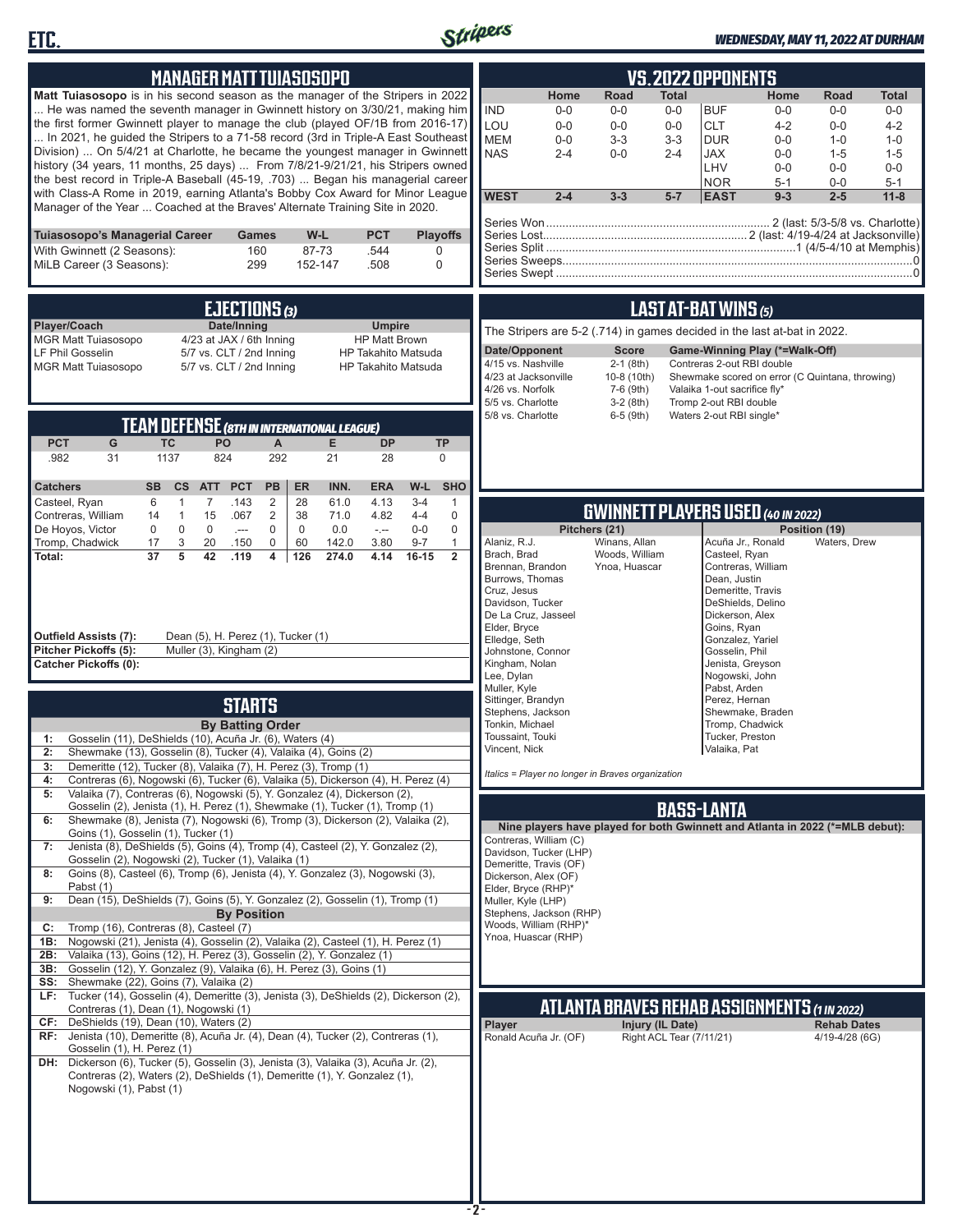### **STARTING PITCHER**



**ON BRAVES 40-MAN ROSTER BIO ON PAGE 38 OF MEDIA GUIDE**

#### *WEDNESDAY, MAY 11, 2022 AT DURHAM*

# **22****TUCKER DAVIDSON**

| B/T: | L/L | <b>BORN:</b> 3/25/96 in Amarillo, TX (age 26)                      |
|------|-----|--------------------------------------------------------------------|
| HT:  | 6-2 | <b>ACQUIRED:</b> Braves' 19th Round Pick in 2016 June draft out of |
| WT:  | 215 | Midland College (Midland, TX).                                     |

*TONIGHT'S START:* **Tucker Davidson** makes his fifth Triple-A start of the season in game two of a six-game series at Durham.

- **• GWN Career:** Makes his 13th career start with Gwinnett ... Is 3-4 with a 2.98 ERA (21 ER in 63.1 IP), 1.12 WHIP, .211 BAA, 23 walks, and 68 strikeouts since 2019.
- **• On the Road:** Makes his sixth career Triple-A road start for the Stripers ... Is 1-1 with a 1.71 ERA (5 ER in 26.1 IP), 0.99 WHIP, .178 BAA, 10 walks, and 29 strikeouts.
- **• Last Win:** Is seeking his first win at any level since 5/12/21 with Gwinnett vs. Louisville (7.0 IP, 4 H, 0 R, 1 BB, 8 SO in 5-0 victory).

**PROSPECTING:** Davidson is currently ranked the Atlanta Braves' No. 8 prospect by MLB.com. He is the third-highest ranked pitching prospect on Gwinnett's active roster, behind LHP **Kyle Muller** (No. 4) and RHP **Bryce Elder** (No. 5)

*2022 WITH ATLANTA:* Made the Atlanta Braves' Opening Day roster for the first time in his career ... Pitched once in relief, 4/11 vs. Washington (2.2 IP, 5 H, 5 ER, 1 HB, 2 BB, 2 SO in 11-2 loss) ... Optioned to Gwinnett on 4/12.

*2021 REGULAR SEASON:* Over three stints with Gwinnett, went 2-2 with a 1.17 ERA and .141 BAA in four starts ... Opened with the Stripers, going 2-0 with a 0.64 ERA in two starts from 5/7-5/12 ... Recalled by Atlanta on 5/17 and made his second career MLB start on 5/18 vs. the New York Mets (ND, 6.0 IP, 5 H, 3 ER, 1 BB, 5 SO) ... Optioned back to Gwinnett on 5/19 ... Made one start on 5/23 at Nashville before being recalled again on 6/3 ... In three June starts for Atlanta, went 0-0 with a 3.21 ERA ... Did not allow a run over 11.2 innings from 6/3-6/9 ... Placed on the Braves' 10-day Injured List on 6/16 (left forearm inflammation) ... Transferred to the 60-day IL on 6/24 ... Joined Gwinnett on a rehab assignment on 10/3 and started the Stripers' season finale vs. Jacksonville (loss, 3.0 IP, 3 H, 1 ER, 1 BB, 5 SO in 4-0 loss).

*2021 POSTSEASON:* Added to Atlanta's World Series roster (replacing injured RHP **Charlie Morton**) on 10/27 ... Started Game 5 vs. Houston on 10/31/21, his MLB Postseason debut (ND, 2.0 IP, 2 H, 4 R, 2 ER, 3 BB, 1 SO) ... Exited with a 4-2 lead, but the Braves went on to lose 9-5 to send the Series back to Houston.

| <b>DAVIDSON'S 2022 STATS</b> |         |            |       |       |     |    |           |     |            |  |  |
|------------------------------|---------|------------|-------|-------|-----|----|-----------|-----|------------|--|--|
| <b>Team</b>                  | W-L     | <b>ERA</b> | G/GS  | ΙP    | ER  | НR | <b>BB</b> | so  | <b>BAA</b> |  |  |
| ATLANTA (MLB)                | $0 - 0$ | 16.88      | 1/0   | 22    | 5   |    |           |     | .385       |  |  |
| Gwinnett (AAA)               | $0 - 1$ | 5.06       | 4/4   | 211   | 12  |    | 9         | 28  | .215       |  |  |
| MiLB Career:                 | 22-27   | 2.88       | 99/70 | 425.2 | 136 | 21 | 160       | 422 | .245       |  |  |
| MLB Career:                  | $0 - 1$ | 5.55       | 6/5   | 24.1  | 15  |    | 14        | 22  | 242        |  |  |

| DAVIDSON'S 2022 SPLITS (WITH GWINNETT) |                      |                  |                       |  |  |  |  |  |  |
|----------------------------------------|----------------------|------------------|-----------------------|--|--|--|--|--|--|
| Home:                                  | 0-1, 5.29 ERA (3G)   | Road:            | $0-0$ , 4.15 ERA (1G) |  |  |  |  |  |  |
| Day:                                   | 0-0, -.-- ERA (0G)   | Night:           | $0-1, 5.06$ ERA (4G)  |  |  |  |  |  |  |
| <b>Starter:</b>                        | $0-1, 5.06$ ERA (4G) | <b>Reliever:</b> | $0-0, - -$ ERA $(0G)$ |  |  |  |  |  |  |
| Vs. LHB:                               | .185 BAA, 1 HR       | Vs. RHB:         | .231 BAA, 3 HR        |  |  |  |  |  |  |

|                  | <b>DAVIDSON VS. DURHAM</b> |                          |   |    |     |   |    |           |           |  |  |  |  |  |
|------------------|----------------------------|--------------------------|---|----|-----|---|----|-----------|-----------|--|--|--|--|--|
|                  | W-L                        | <b>ERA</b>               | G | GS | IP  | н | ER | <b>HR</b> | <b>BB</b> |  |  |  |  |  |
| 2019:            | $0 - 0$                    | 2.25                     |   |    | 4.0 |   |    |           |           |  |  |  |  |  |
| 2022:            | $0-0$                      | $\overline{\phantom{a}}$ |   |    | 0.0 |   |    |           |           |  |  |  |  |  |
| <b>I</b> Career: | 0-0                        | 2.25                     |   |    | 4.0 |   |    |           |           |  |  |  |  |  |

|             | <b>DAVIDSON'S HIGHS &amp; LOWS</b> |                                      |  |  |  |  |  |  |  |  |  |
|-------------|------------------------------------|--------------------------------------|--|--|--|--|--|--|--|--|--|
|             | <b>Season</b>                      | Career (MiLB and MLB)                |  |  |  |  |  |  |  |  |  |
| IP:         | 6.2 (4/28 vs. NOR)                 | 8.0 (2x, last: 7/18/19, MIS vs. PNS) |  |  |  |  |  |  |  |  |  |
| so:         | 9 (2x, last: 5/4 vs. CLT)          | 10 (6/13/19, MIS vs. MOB)            |  |  |  |  |  |  |  |  |  |
| BB:         | 3 (2x, last: 5/4 vs. CLT)          | 6 (8/3/18, FLA at FTM)               |  |  |  |  |  |  |  |  |  |
| Iн:         | 6 (4/16 vs. NAS)                   | 10 (7/17/18, FLA at DUN)             |  |  |  |  |  |  |  |  |  |
| ER:         | 5 (4/11, ATL vs. WAS)              | 8 (7/24/18, FLA vs. CHA)             |  |  |  |  |  |  |  |  |  |
| Low-Hit CG: | None                               | None                                 |  |  |  |  |  |  |  |  |  |
| Low-ER CG:  | None                               | None                                 |  |  |  |  |  |  |  |  |  |

#### *DAVIDSON'S CAREER ACCOLADES*

**2019:** Southern League Midseason All-Star ... Southern League Postseason All-Star ... Double-A Mississippi co-Pitcher of the Year ... *Baseball America* Double-A All-Star ... MiLB.com Atlanta Braves Organization All-Star ... **2021:** World Series Champion.

|            | DAVIDSON'S 2022 STARTS (ALL LEVELS) |             |     |   |   |       |  |       |  |       |           |                       |           |                                             |
|------------|-------------------------------------|-------------|-----|---|---|-------|--|-------|--|-------|-----------|-----------------------|-----------|---------------------------------------------|
| Team       | Date/Opp.                           | Result      | -IP | H | R | ER HR |  | BB SO |  | NP-S  | Catcher   | Opp. Starter          | Final     | <b>Notes</b>                                |
| <b>GWN</b> | 4/16 vs. NAS                        | $\cdot$ 0-1 | 41  |   |   |       |  |       |  | 74-43 | Contreras | Ethan Small           | $L. 10-0$ | First time allowing 2 HR in Triple-A start. |
| <b>GWN</b> | 4/22 at JAX                         | ND.         | 41  |   |   |       |  |       |  | 73-43 | Tromp     | <b>Brvan Mitchell</b> | $L.3-2$   | Allowed tying HR to Norel Gonzalez in 5th.  |
| <b>GWN</b> | 4/28 vs. NOR                        | <b>ND</b>   | 62  |   |   |       |  |       |  | 88-57 | Tromp     | Denvi Reves           | L. 6-3    | Stripers led 3-0 after 6th inning.          |
| <b>GWN</b> | 5/4 vs. CLT                         | <b>ND</b>   | 6.0 |   |   |       |  |       |  | 98-58 | Tromp     | Johnny Cueto          | $L.9-6$   | First consecutive 9SO games since July '19. |
|            |                                     |             |     |   |   |       |  |       |  |       |           |                       |           |                                             |

|                     |         |            |           |    |           | <b>STRIPERS STARTING PITCHERS (11 IN 2022)</b> |                            |                                                    |
|---------------------|---------|------------|-----------|----|-----------|------------------------------------------------|----------------------------|----------------------------------------------------|
| <b>Pitcher</b>      | W-L     | <b>ERA</b> | <b>GS</b> | QS |           | <b>Team W-L Run Support</b>                    | <b>Last Gwinnett Start</b> | <b>Final Line</b>                                  |
| Davidson, Tucker    | $0 - 1$ | 5.06       | 4         |    | $0 - 4$   | 2.25 RPG (9 Tot.)                              | 5/4 vs. CLT (ND)           | 6.0 IP, 4 H, 4 R, 4 ER, 3 BB, 9 SO, 1 HR (97p/57s) |
| De La Cruz, Jasseel | $0 - 2$ | 9.72       |           |    | $1 - 3$   | 1.75 RPG (7 Tot.)                              | 4/26 vs. NOR (ND)          | 0.2 IP, 2 H, 2 R, 2 ER, 3 BB, 0 SO (34p/15s)       |
| Elder, Bryce        | $0-0$   | 2.57       |           |    | $1 - 0$   | 2.00 RPG (2 Tot.)                              | 5/5 vs. CLT (ND)           | 7.0 IP, 3 H, 2 R, 2 ER, 1 BB, 7 SO, 1 HR (95p/57s) |
| Johnstone, Connor   | $0 - 0$ | .59        |           |    | $2 - 1$   | 1.33 RPG (4 Tot.)                              | 5/8 vs. CLT (ND)           | 2.1 IP, 5 H, 3 R, 2 ER, 0 BB, 1 SO (38p/27s)       |
| Kingham, Nolan      | $0 - 0$ | 0.00       |           |    | $1 - 0$   | 4.00 RPG (4 Tot.)                              | 4/30 vs. NOR (ND)          | 4.0 IP, 1 H, 0 R, 1 BB, 2 SO (42p/26s)             |
| Muller, Kyle        | $2 - 1$ | 3.16       | 5         |    | $3 - 2$   | 3.00 RPG (15 Tot.)                             | 5/7 vs. CLT (W)            | 6.0 IP, 7 H, 1 R, 1 ER, 2 BB, 4 SO (92p/59s)       |
| Stephens, Jackson   | $1 - 0$ | 3.00       |           |    | $1 - 0$   | 4.00 RPG (4 Tot.)                              | 4/7 at MEM (W)             | 6.0 IP, 4 H, 2 R, 2 ER, 0 BB, 7 SO (71p/52s)       |
| Toussaint, Touki    | $1 - 0$ | 5.64       | 5         |    | $5-0$     | 4.80 RPG (24 Tot.)                             | 5/10 at DUR (ND)           | 4.0 IP, 4 H, 3 R, 3 ER, 4 BB, 7 SO, 1 HR (84p/44s) |
| Vincent, Nick       | $0-0$   | 0.00       |           | 0  | $1 - 0$   | $0.00$ RPG $(0$ Tot.)                          | 4/15 vs. NAS (ND)          | 2.0 IP, 1 H, 0 R, 1 BB, 4 SO (41p/25s)             |
| Winans, Allan       | $0 - 1$ | 6.55       | 3         | 0  | $0 - 3$   | 2.67 RPG (8 Tot.)                              | 4/20 at JAX $(L)$          | 2.1 IP, 4 H, 6 R, 6 ER, 2 BB, 3 SO, 2 HR (59p/35s) |
| Ynoa, Huascar       | $1 - 1$ | 5.40       | 3         |    | $1 - 2$   | 2.67 RPG (8 Tot.)                              | $5/6$ vs. CLT $(L)$        | 5.0 IP, 7 H, 7 R, 6 ER, 2 BB, 5 SO, 2 HR (90p/59s) |
| Total:              | $5-6$   | 4.51       | 31        | 6  | $16 - 15$ | 2.74 RPG (85 Tot.)                             |                            |                                                    |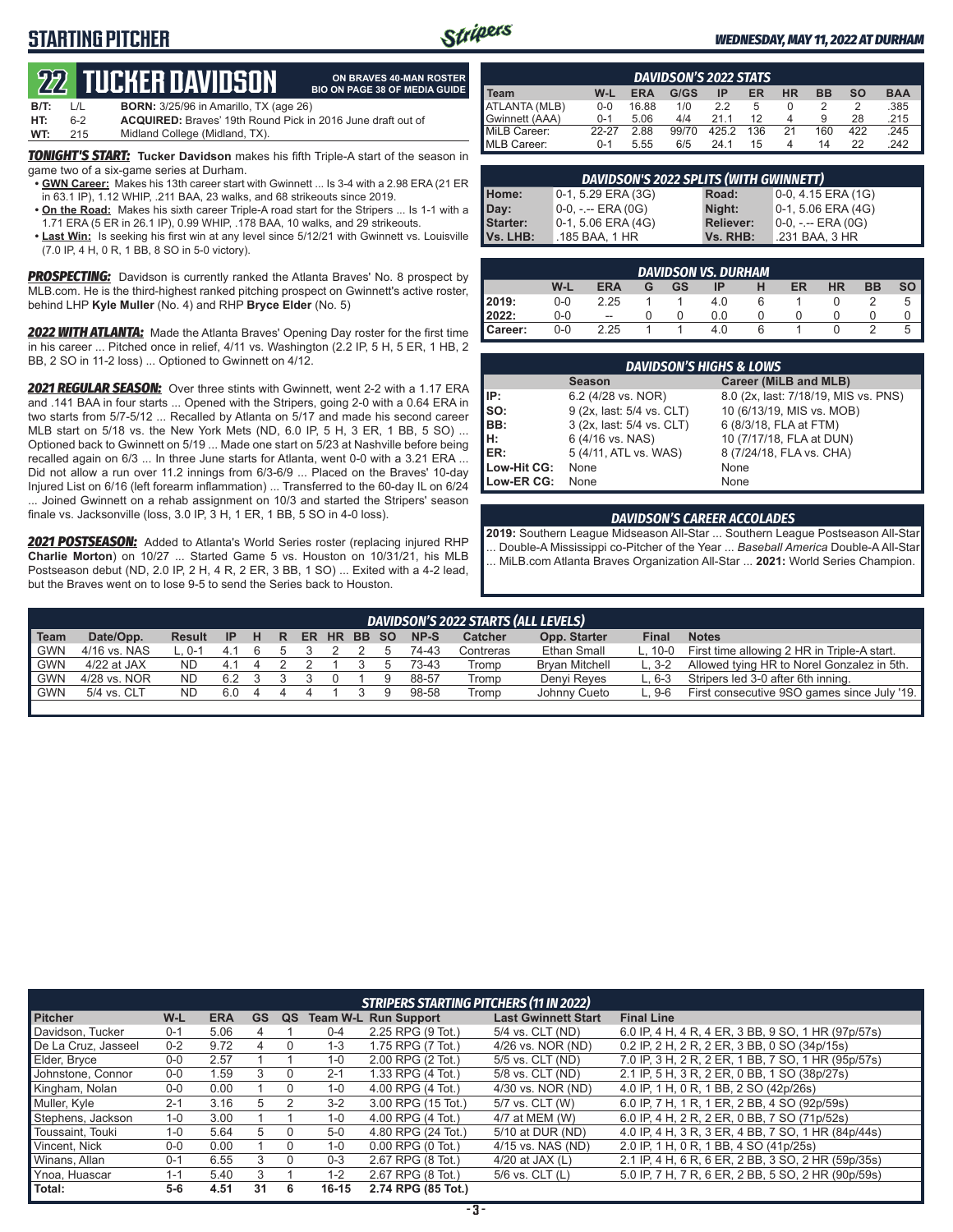### **BULLPEN**



#### *WEDNESDAY, MAY 11, 2022 AT DURHAM*

|                                                                         | <b>STRIPERS PITCHING BREAKDOWN</b> |            |       |                              |     |           |                    |           |            |  |  |  |  |
|-------------------------------------------------------------------------|------------------------------------|------------|-------|------------------------------|-----|-----------|--------------------|-----------|------------|--|--|--|--|
|                                                                         | W-L                                | <b>ERA</b> | IP    | R                            | ER  | <b>HR</b> | <b>BB</b>          | <b>SO</b> | <b>BAA</b> |  |  |  |  |
| <b>Starters:</b>                                                        | $5-6$                              | 4.51       | 135.2 | 75                           | 68  | 16        | 58                 | 148       | 241        |  |  |  |  |
| Relievers:                                                              | $11 - 9$                           | 3.84       | 138.1 | 67                           | 59  | 15        | 36                 | 174       | .235       |  |  |  |  |
| Total:                                                                  | $16 - 15$                          | 4.14       | 274.0 | 142                          | 126 | 31        | 94                 | 322       | .238       |  |  |  |  |
| <b>Saves/Opp:</b> 5/10 (50.0%) <b>Holds: 11 IR/Scored:</b> 35/7 (20.0%) |                                    |            |       |                              |     |           |                    |           |            |  |  |  |  |
|                                                                         | <b>SO/9.0 IP Ratio: 10.58</b>      |            |       | <b>BB/9.0 IP Ratio: 3.09</b> |     |           | <b>CG/SHO: 0/0</b> |           |            |  |  |  |  |

### **32 R.J. ALANIZ** *- RHP - 30 YRS - McALLEN, TX*

*RELIEF W/GWN:*1-1, 3.18 ERA in 9G *START W/GWN:*0-0, -.-- ERA in 0G *GF:*4 *HOLDS:*0 *SAVES:*1/1 *IR/SCORED:*2/0 *SCORELESS STREAK:*2G (2.1 IP)

*LAST OUTING:*5/7 vs. CLT (1.0 IP, 0 H, 0 R, 0 BB, 1 SO, 11p/7s)

- **• 2022: 4/7 at MEM:** Earned a save in his Gwinnett debut (1.0 IP, 0 H, 0 R, 1 SO), finishing off a 5-2 win ... **5/3 vs. CLT:** Notched 50th career MiLB win and 1st with Gwinnett (1.1 IP, 2 H in 11-7 win).
- **• 2021:** Pitched for both Triple-A Louisville (1-3, 3.46 ERA, .286 BAA, 1 SV in 33G) and Cincinnati (0-0, 3.38 ERA, .111 BAA in 3G).
- **• Triple-A Stops:** Prior to joining Gwinnett, has pitched for Toledo (DET) from 2016- 17, Durham (TB) in 2018, Tacoma (SEA) in 2019, and Louisville (CIN) from 2019- 21 ... Was a part of Durham's Governors' Cup championship team in 2018.
- **• MLB Career:** 1-0, 8.35 ERA, .278 BAA, 0 SV in 15G (0 starts) with Seattle (2019) and Cincinnati (2019, 2021).
- **• Acquired:** MiLB FA (3/20/22) ... Originally signed by the Houston Astros as a nondrafted free agent (8/14/09).

### **53 BRAD BRACH** *- RHP - 36 YRS - FREEHOLD, NJ*

*RELIEF W/GWN:*2-0, 1.54 ERA in 9G *START W/GWN:*0-0, -.-- ERA in 0G *GF:*5 *HOLDS:*0 *SAVES:*1/1 *IR/SCORED:*2/0 *SCORELESS STREAK:*6G (8.2 IP) *LAST OUTING:*5/6 vs. CLT (1.0 IP, 1 H, 0 R, 0 BB, 1 SO, 13p/7s)

- **• 2022: Enters play riding 6G scoreless streak (8.2 IP) since 4/15 (7 H, 0 BB, 8 SO)** ... **4/12 vs. NAS:** On his 36th birthday, earned 1st save with Gwinnett, closing out 4-3 win (1.0 IP, 3 H, 2 ER, 1 BB) ... **4/23 at JAX:** Pitched scoreless 9th and 10th innings (2.0 IP, 1 H, 0 R, 1 SO) for his 2nd win in 10-8 victory.
- **• 2021:** In 35G with Cincinnati, was 1-2 with a 6.30 ERA, .254 BAA, and 1 save ... Also logged 8G with Triple-A Louisville (0-0, 0.00 ERA, 0 ER in 8.2 IP, 15 SO).
- **• Triple-A Stops:** Prior to joining Gwinnett, has pitched for Tucson (SD) from 2011- 13, Norfolk (BAL) in 2014, and Louisville (CIN) in 2021.
- **• MLB Career:** 38-29, 3.55 ERA, .232 BAA, 34 SV in 531G (0 starts) with San Diego (2011-13), Baltimore (2014-18), Atlanta (2018), Chicago Cubs (2019), New York Mets (2019-20), and Cincinnati (2021) ... Pitched in the MLB Postseason for Baltimore (2014, 2016) and Atlanta (2018).
- **• Acquired:** MiLB FA (3/19/22) ... Originally the San Diego Padres' 42nd-round pick in 2008 out of Monmouth University (West Long Branch, NJ).

#### **57 BRANDON BRENNAN** *- RHP - 30 YRS - MISSION VIEJO, CA RELIEF W/GWN:*0-1, 10.32 ERA in 10G *START W/GWN:*0-0, -.-- ERA in 0G

*GF:*0 *HOLDS:*1 *SAVES:*0/0 *IR/SCORED:*2/2 *SCORELESS STREAK:*-2G (2 R, 1 ER)

- *LAST OUTING:*5/8 vs. CLT (2.0 IP, 3 H, 1 R, 1 ER, 0 BB, 1 SO, 27p/17s)
- **• 2022: Has struck out 3 batters in 4 of his 10 outings (14 SO in 11.1 IP total)**. **• 2021:** Made 32 relief appearances with Triple-A Worcester (Red Sox), going 1-2 with a 5.97 ERA, .293 BAA, and 1 save (1-for-4) ... Also made 1 MLB appearance
- with Boston, tossing 3.0 scoreless IP on 6/12 vs. Toronto. **• Triple-A Stops:** Prior to joining Gwinnett, has pitched for Charlotte (CWS) from
- 2017-18, Tacoma (SEA) in 2019, and Worcester (BOS) in 2021. **• MLB Career:** 3-6, 4.21 ERA, .214 BAA, 0 SV in 55G (0 starts) with Seattle (2019-
- 20) and Boston (2021).
- **• Acquired:** MiLB FA (3/10/22) ... Originally the Chicago White Sox' 4th-round pick in 2012 out of Orange Coast College (Costa Mesa, CA).

## **49 THOMAS BURROWS** *- LHP - 27 YRS - FLORENCE, AL*

*RELIEF W/GWN:*2-1, 4.91 ERA in 10G *START W/GWN:*0-0, -.-- ERA in 0G *GF:*0 *HOLDS:*2 *SAVES:*0/2 *IR/SCORED:*8/1 *SCORELESS STREAK:*-2G (5 R, 3 ER)

- *LAST OUTING:*5/8 vs. CLT (1.2 IP, 2 H, 1 R, 0 ER, 0 BB, 2 SO, 27p/19s)
- **• 2022: 4/6 at MEM:** Struck out his lone batter faced (Nolan Gorman), stranding 3 inherited runners and earning his first win of the year ... **4/30 vs. NOR:** Picked up 2nd win, logging 2.0 IP (1 H, 0 R) in combined 6-hit shutout (won 5-0).
- **• GWN Career:** 6-3, 3.71 ERA (39 ER in 94.2 IP), 6 SV in 72G (1 start) since 2019.
- **• 2021:** Spent entire year with Gwinnett, going 3-1 with a 2.64 ERA, .176 BAA, and 0
- saves (0-for-1) in 35G (1 start) ... Led team in relief strikeouts (65).
- **• MLB Career:** Has yet to make his Major League debut.
- **• Acquired:** Via trade with Seattle (1/11/17) ... Originally the Seattle Mariners' 4thround pick in 2016 out of the University of Alabama.
- **• Accolades:** Earned Gwinnett's Community Service Award in 2019.

| <b>PITCHING SPLITS</b> |            |           |            | <b>PITCHING BY MONTH</b> |            |           |           |     |            |  |  |  |
|------------------------|------------|-----------|------------|--------------------------|------------|-----------|-----------|-----|------------|--|--|--|
|                        | <b>BAA</b> | <b>HR</b> |            | W-L                      | <b>ERA</b> | <b>HR</b> | <b>BB</b> | SΟ  | <b>BAA</b> |  |  |  |
| Vs. LHB:               | .264       | 14        | April:     | $10 - 13$                | 4.01       | 23        |           | 228 | .230       |  |  |  |
| Vs. RHB:               | .218       | 17        | Mav:       | $6 - 2$                  | 4.50       | 8         |           | 94  | .259       |  |  |  |
| <b>Bases Empty:</b>    | .218       | 14        | June:      | $0 - 0$                  |            | O         |           |     |            |  |  |  |
| <b>Runners On:</b>     | .265       | 17        | July:      | $0 - 0$                  |            |           |           |     | ---        |  |  |  |
| <b>RISP:</b>           | .278       | 16        | August:    | $0 - 0$                  |            |           |           |     | ---        |  |  |  |
| Loaded:                | .400       |           | September: | $0 - 0$                  |            | U         | 0         |     |            |  |  |  |

### **48 JESUS CRUZ** *- RHP - 27 YRS - SALINAS DE HIDALGO, MEXICO*

*RELIEF W/GWN:*0-0, 2.08 ERA in 7G *START W/GWN:*0-0, -.-- ERA in 0G *GF:*4 *HOLDS:*0 *SAVES:*0/0 *IR/SCORED:*7/3 *SCORELESS STREAK:*4G (5.0 IP)

*LAST OUTING:*5/10 at DUR (1.0 IP, 0 H, 0 R, 0 BB, 2 SO, 22p/16s)

- **• 2022:** Released by St. Louis on 3/30, signed with Atlanta on 4/6 ... **Since joining Gwinnett on 4/15, 5 of his 8G have been scoreless (8.2 IP, 2 ER)**.
- **• 2021:** Logged 37 relief appearances with Triple-A Memphis, going 0-3 with a 3.06 ERA, .223 BAA, and 3 SV (3-for-5) ... Pitched for Aguilas de Mexicali in the Mexican Pacific Winter League (0-1, 2.66 ERA in 21G).
- **• Triple-A Stops:** Prior to joining Gwinnett, pitched for Memphis (STL) in 2019 and 2021 ... Combined to go 6-10 with a 5.42 ERA, .246 BAA, and 3 SV in 100G.
- **• MLB Career:** 0-0, 18.00 ERA, .600 BAA, 0 SV in 1G (0 starts) with St. Louis (2020). **• Acquired:** MiLB FA (4/6/22) ... Originally signed by the St. Louis Cardinals as a
- non-drafted free agent (7/2/17).

### **60 JASSEEL DE LA CRUZ** *- RHP - 24 YRS - HATO MAYOR, D.R.*

|  | <b>RELIEF W/GWN: 0-0, 9.00 ERA in 2G</b>                                        |  | <b>START W/GWN: 0-2, 9.72 ERA in 4G</b> |  |  |
|--|---------------------------------------------------------------------------------|--|-----------------------------------------|--|--|
|  | GF: 2 HOLDS: 0 SAVES: 0/0 IR/SCORED: 0/0 SCORELESS STREAK: -6G (14 R, 11 ER)    |  |                                         |  |  |
|  | <b>IACTOUTING:</b> $E/E_{MS}$ $CIT/10$ ID $2H$ $1D$ $1ED$ $0BP$ $150$ $16p/10s$ |  |                                         |  |  |

- *LAST OUTING:*5/6 vs. CLT (1.0 IP, 2 H, 1 R, 1 ER, 0 BB, 1 SO, 16p/10s) **• 2022:** Was on Gwinnett's Opening Night roster for the 2nd straight season ... Opened the year in the rotation (0-2, 9.72 ERA in 4 starts from 4/9-4/26).
- **• GWN Career:** 1-5, 7.43 ERA (55 ER in 66.2 IP), 0 SV in 26G (19 starts) since 2021 **• 2021:** Made his Triple-A debut with the Stripers, going 1-3 with a 7.03 ERA, 1.70
- WHIP, and .278 BAA in 20G (15 starts) ... Was on the 7-day IL from 8/16-9/15. **• MLB Career:** Has yet to debut in the Majors despite recalls in 2020 and 2021.
- **• Acquired:** MiLB FA (3/13/22) ... Originally signed by the Atlanta Braves as a NDFA (6/1/15) ... Non-tendered and elected free agency (11/30/21).
- **• Accolades:** Won FSL Pitcher of the Week award on 5/19/19 after throwing the first no-hitter in Florida Fire Frogs history on 5/18/19 vs. Jupiter (9.0 IP, 2 BB, 4 SO).

#### **55 SETH ELLEDGE** *- RHP - 25 YRS - DALLAS, TX*

*RELIEF W/GWN:*1-1, 2.53 ERA in 8G *START W/GWN:*0-0, -.-- ERA in 0G *GF:*1 *HOLDS:*1 *SAVES:*0/0 *IR/SCORED:*2/0 *SCORELESS STREAK:*3G (5.0 IP)

- *LAST OUTING:*5/7 vs. CLT (1.0 IP, 0 H, 0 R, 0 BB, 1 SO, 13p/8s)
- **• 2022: 4/29 vs. NOR:** Earned first win with Gwinnett, tossing 2.0 IP (0 H, 0 R, 0 BB, 4 SO) as part of combined 4-hit shutout in 8-0 victory.
- **• 2021:** Pitched for both Triple-A Memphis (2-2, 6.56 ERA, .299 BAA, 2 SV in 30G) and St. Louis (0-0, 4.63 ERA, .302 BAA, 0 SV in 11G).
- **• Triple-A Stops:** Prior to joining Gwinnett, has pitched for Memphis (STL) from 2019-21 (5-3, 5.66 ERA, .270 BAA, 2 SV in 51G) ... Also appeared for the Redbirds in the 2018 PCL Playoffs (0-0, 0.00 ERA in 1G).
- **• MLB Career:** 1-0, 4.63 ERA, .282 BAA, 0 SV in 23G with St. Louis (2020-21).
- **• Acquired:** MiLB FA (3/30/22) ... Originally the Seattle Mariners' 4th-round pick in 2017 out of Dallas Baptist University (TX).

### **51 CONNOR JOHNSTONE** *- RHP - 27 YRS - SAN DIEGO, CA*

*RELIEF W/GWN:*0-0, 2.45 ERA in 5G *START W/GWN:*0-0, 1.59 ERA in 3G

*GF:*1 *HOLDS:*2 *SAVES:*1/1 *IR/SCORED:*0/0 *SCORELESS STREAK:*-1G (3 R, 2 ER) *LAST OUTING:*5/8 vs. CLT (start, ND, 2.1 IP, 5 H, 3 R, 2 ER, 0 BB, 1 SO, 38p/27s)

- **• 2022:** In 3 spot starts (4/19 at JAX, 4/29 vs. NOR, 5/8 vs. CLT), has a 1.59 ERA (2 ER in 11.1 IP) and .250 BAA (10 H, 3 BB, 3 SO) ... **5/5 vs. CLT:** Notched his 1st career save with Stripers (1.0 IP, 0 H, 0 R), finishing off 3-2 victory.
- **• GWN Career:** 7-8, 4.37 ERA (62 ER in 127.2 IP), 1 SV in 53G since 2018 ... Of his 23 career Triple-A starts, 16 came in 2021.
- **• 2021:** Spent the full year with Gwinnett, going 3-8 with a 4.84 ERA and .258 BAA in 33G (16 starts) ... Was 2-0 with a 2.36 ERA and .191 BAA in 17 relief outings. **• MLB Career:** Has yet to make his Major League debut.
- 
- **• Acquired:** Braves' 21st-round pick in 2017 out of Wake Forest University. **• Local Product:** Played baseball at Roswell High School (Roswell, GA).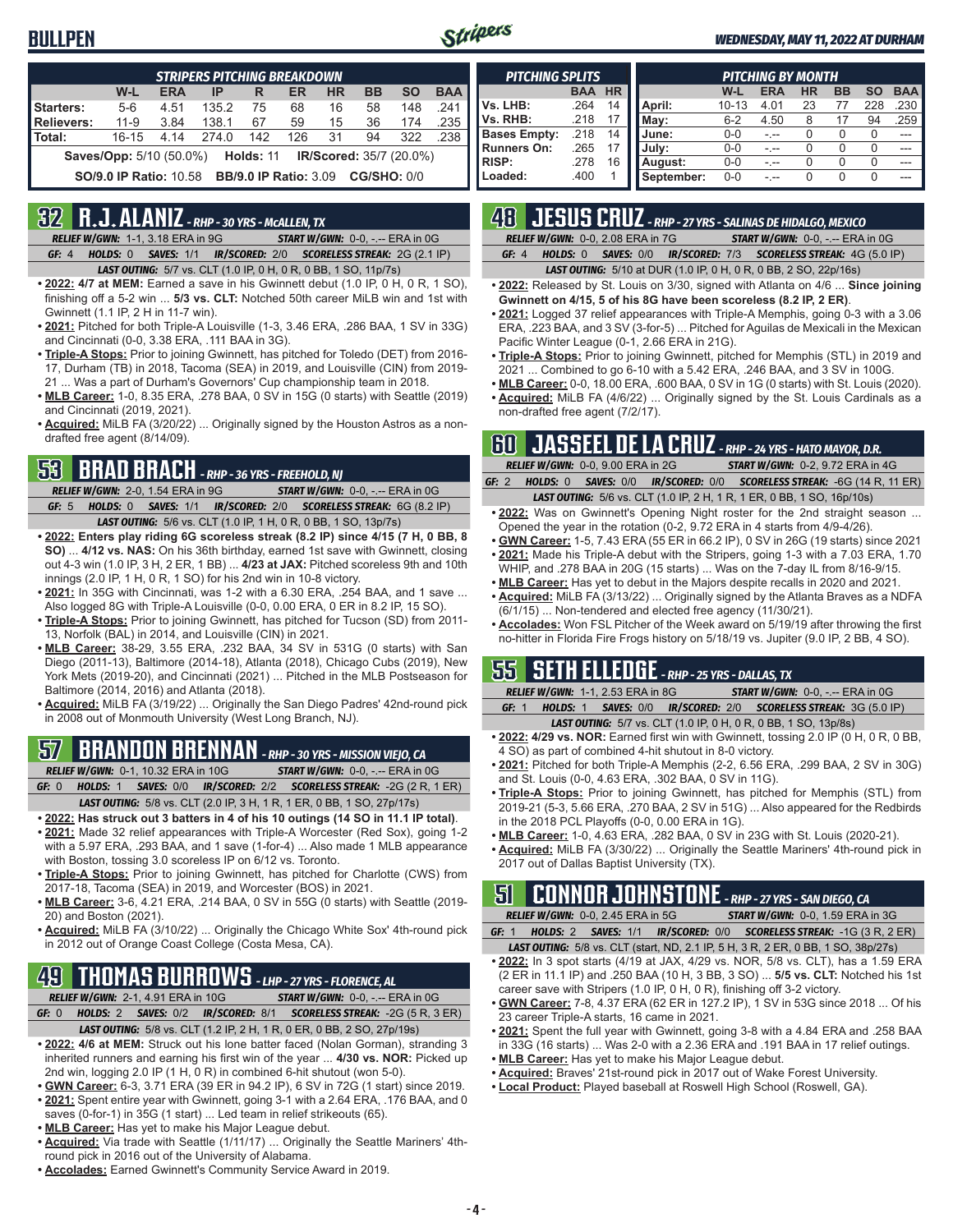**BULLPEN**

### **39 NOLAN KINGHAM** *- RHP - 25 YRS - LAS VEGAS, NV*

*RELIEF W/GWN:*1-0, 3.07 ERA in 8G *START W/GWN:*0-0, 0.00 ERA in 1G *GF:*0 *HOLDS:*0 *SAVES:*0/0 *IR/SCORED:*6/0 *SCORELESS STREAK:*1G (2.0 IP) *LAST OUTING:*5/10 at DUR (win, 2.0 IP, 0 H, 0 R, 0 BB, 3 SO, 25p/20s)

- **• 2022: 4/5-4/20:** Opened season with 5 consecutive scoreless outings, totaling 9.1 IP (3 H, 1 BB, 8 SO, .103 BAA) ... **4/30 vs. NOR:** Made spot start, pitching 4.0 innings (1 H, 1 BB, 2 SO) in combined 6-hit shutout (won 5-0) ... **5/10 at DUR:** earned 1st career Triple-A win in 16th outing (2.0 IP, 0 H, 0 R, 3 SO).
- **• GWN Career:** 1-5, 7.13 ERA (38 ER in 48.0 IP), 0 SV in 16G (7 starts) since 2021. **• 2021:** Pitched for both Double-A Mississippi (6-1, 2.08 ERA, .225 BAA, 2 SV in 12G) and Gwinnett (0-5, 10.13 ERA, .365 BAA in 7G) ... Named Double-A South Pitcher of the Month for June (3-0, 0.83 ERA, 0.83 WHIP, .193 BAA in 5 starts) ... Served as the M-Braves' closer during the Double-A South Championship Series, going 3-for-3 in save chances (2.1 IP, 1 H, 0 R, 0 BB, 2 SO) ... Got the final 3 outs
- of Mississippi's 2-1 win over Montgomery in Game 5, clinching the title.
- **• MLB Career:** Has yet to make his Major League debut.
- **• Acquired:** Braves' 12th-round pick in 2018 out of the University of Texas.

# **58 DYLAN LEE** *- LHP - 27 YRS - DINUBA, CA*<br>*RELIEF W/GWN:* **1-1, 1.54 ERA in 10G START**

*RELIEF W/GWN:*1-1, 1.54 ERA in 10G *START W/GWN:*0-0, -.-- ERA in 0G *GF:*4 *HOLDS:*1 *SAVES:*0/0 *IR/SCORED:*2/0 *SCORELESS STREAK:*4G (5.0 IP)

- *LAST OUTING:*5/8 vs. CLT (win, 2.0 IP, 1 H, 0 R, 0 BB, 4 SO, 29p/21s) **• 2022:** Recalled by Atlanta on 4/19, did not pitch (optioned on 4/20) ... **5/8 vs. CLT:**
- Logged 2.0 IP (1 H, 0 R, 4 SO) for 1st win of the year in 6-5 comeback. **• GWN Career:** 6-2, 1.54 ERA (10 ER in 58.1 IP), 1 SV in 45G since 2021.
- 
- **• 2021:** Named Stripers' Most Outstanding Reliever (5-1, 1.54 ERA, .176 BAA, 1 SV in 35G) ... Led GWN relievers (min. 30.0 IP) in BAA, ranked 2nd in ERA.
- **• 2021 w/ATL:** Made his MLB debut with the Braves, logging 2G in relief in October (0-0, 9.00 ERA, .333 BAA) ... Also made his MLB Postseason debut (0-0, 6.00 ERA, .286 BAA in 3G, 1 start) ... Started Game 4 of the World Series vs. Houston on 10/30 (ND, 0.1 IP, 1 H, 1 ER, 2 BB, 1 SO), becoming the 1st pitcher in MLB history to make his 1st career start in the World Series.
- **• MLB Career:** 0-0, 9.00 ERA, .333 BAA, 0 SV in 2G (0 starts) with Atlanta (2021).
- **• Acquired:** MiLB FA (4/15/21) ... Originally the Miami Marlins' 10th-round pick in 2016 out of Fresno State University.

### **56 BRANDYN SITTINGER** *- LHP - 27 YRS - ELYRIA, OH*

- *RELIEF W/GWN:*1-2, 6.94 ERA in 9G *START W/GWN:*0-0, -.-- ERA in 0G *GF:*1 *HOLDS:*1 *SAVES:*0/1 *IR/SCORED:*1/1 *SCORELESS STREAK:*-1G (1 ER)
- *LAST OUTING:*5/6 vs. CLT (1.0 IP, 1 H, 1 R, 1 ER, 1 HR, 0 BB, 3 SO, 16p/11s) **• 2022: 4/12 vs. NAS:** Earned his 1st win with Gwinnett (2.0 IP, 2 H, 0 R in 4-3 win) ...**4/12-4/19:** Had 3 straight 2.0-inning scoreless outings (6.0 IP, 5 H, 2 BB, 7 SO).
- **• 2021:** Split time between Double-A Amarillo (0-1, 3.94 ERA, .196 BAA, 1 SV in 12G) and Triple-A Reno (1-1, 4.24 ERA, .209 BAA, 4 SV in 23G) of the Arizona organization ... Also made his MLB debut (0-1, 7.71 ERA, .294 BAA, 0 SV in 5G).
- **• Triple-A Stops:** Prior to joining Gwinnett, had only pitched with Reno in 2021.
- **• MLB Career:** 0-1, 7.71 ERA, .294 BAA, 0 SV in 5G (0 starts) with Arizona (2021). **• Acquired:** MiLB FA (2/20/22) ... Originally the Detroit Tigers' 17th-round pick in 2016 out of Ashland University (Ashland, OH).

### **59 MICHAEL TONKIN** *- RHP - 32 YRS - GLENDALE, CA*

- *RELIEF W/GWN:*2-0, 3.12 ERA in 9G *START W/GWN:*0-0, -.-- ERA in 0G *GF:*6 *HOLDS:*1 *SAVES:*2/3 *IR/SCORED:*0/0 *SCORELESS STREAK:*3G (3.0 IP)
- *LAST OUTING:*5/10 at DUR (hold, 1.0 IP, 1 H, 0 R, 0 BB, 3 SO, 14p/11s) **• 2022: 4/6 at MEM:** In his 1st outing in affiliated MiLB since 2019 (with Triple-A Reno), earned a save in his Stripers debut (1.0 IP, 1 H, 0 R, 1 SO in 5-3 win) ... **4/26 vs. NOR:** Earned 1st win with Gwinnett despite blown save (1.0 IP, 1 H, 1 ER, 1 HR, 2 SO) in 7-6 walk-off victory ... **5/5 vs. CLT:** Struck out all 3 batters faced to
- get the win in last-at-bat 3-2 triumph. **• 2021:** Pitched for the Long Island Ducks of the Atlantic League (2-1, 0.53 ERA, 9 SV in 16G), Tijuana of the Mexican League (2-1, 2.00 ERA in 6G), and Aguilas of the Dominican Winter League (1-0, 0.68 ERA in 13G).
- **• Triple-A Stops:** Before joining Gwinnett, pitched for Rochester (MIN) from 2013- 17, San Antonio (MIL) in 2019, and Reno (ARI) in 2019.
- **• MLB Career:** 3-3, 4.43 ERA, .269 BAA, 0 SV in 141G with Minnesota (2013-17).
- **• Acquired:** MiLB FA (1/11/22) ... Originally the Minnesota Twins' 30th-round pick in 2008 out of Palmdale High School (CA).

### **54 NICK VINCENT** *- RHP - 35 YRS - RAMONA, CA*

*RELIEF W/GWN:*0-2, 5.40 ERA in 8G *START W/GWN:*0-0, 0.00 ERA in 1G *GF:*2 *HOLDS:*2 *SAVES:*0/1 *IR/SCORED:*2/0 *SCORELESS STREAK:*4G (5.0 IP)

- *LAST OUTING:*5/8 vs. CLT (1.0 IP, 1 H, 0 R, 0 BB, 2 SO, 13p/9s)
- **• 2022: 4/15 vs. NAS:** In his 1st Triple-A start since 2008 with Portland, tossed 2.0 scoreless IP (1 H, 1 BB, 4 SO) in an eventual 2-1 win ... **4/29 vs. NOR:** Struck out 4 over 2.0 hitless innings to finish 4-hit shutout in 8-0 win.
- **• 2021:** Opened the season with the Texas Rangers, pitching for Triple-A Round Rock (0-0, 4.11 ERA, .273 BAA in 15G) ... Released on 6/22 ... Signed by the Minnesota Twins on 6/23 and joined Triple-A St. Paul (3-1, 4.55 ERA, .228 BAA, 6 SV in 24G) ... Had his contract selected on 8/10 and logged 7G for the Twins (1-0, 0.71 ERA, .146 BAA, 0 SV).
- **• Triple-A Stops:** Prior to joining Gwinnett, has pitched for 7 Triple-A teams: Portland (SD, 2008), Tucson (SD, 2012-13), El Paso (SD, 2015), Sacramento (SF, 2019), Lehigh Valley (PHI, 2019), Round Rock (TEX, 2021), and St. Paul (MIN, 2021).
- **• MLB Career:** 23-23, 3.30 ERA, .236 BAA, 7 SV in 412G with San Diego (2012-15), Seattle (2016-18), San Francisco (2019), Philadelphia (2019), Miami (2020), and Minnesota (2021).
- **• Acquired:** MiLB FA (3/16/22) ... Originally the San Diego Padres' 18th-round pick in 2008 out of Cal State Long Beach.

### **45 WILLIAM WOODS** *- RHP - 23 YRS - TRENTON, TN*

|       | <b>RELIEF W/GWN: 0-0, 0.00 ERA in 5G</b> |  | <b>START W/GWN: 0-0, -.-- ERA in 0G</b>                                       |
|-------|------------------------------------------|--|-------------------------------------------------------------------------------|
| GF: 1 |                                          |  | <b>HOLDS: 0 SAVES: 0/0 IR/SCORED: 1/0 SCORELESS STREAK: -1G (1 R, 0 ER)</b>   |
|       |                                          |  | <b>LAST OUTING:</b> 5/10 at DUR (1.0 IP, 1 H, 1 R, 0 ER, 0 BB, 1 SO, 21p/14s) |

- **• Prospecting:** Entering 2022, ranked the Braves' No. 21 prospect (MLB.com). **• 2022 in MiLB:** Opened with Mississippi, making his regular-season Double-A debut (0-1, 10.80 ERA, .318 BAA in 3G, 1 start) ... Promoted to Gwinnett on 4/19 ...
- **Has struck out 8 of 13 batters faced over 5G in Triple-A debut (2.2 IP)**. **• 2022 w/ATL:** Recalled on 4/26 for his MLB debut after just 90.0 career MiLB innings ... **4/27 vs. CHC:** Became the 108th former Gwinnett player to debut in the
- Majors (1.0 IP, 0 H, 0 R, 1 BB, 1 SO, struck out Patrick Wisdom) ... **4/27-5/1:** Made 2 scoreless appearances (2.0 IP, 2 H, 1 BB, 2 SO) before being optioned on 5/1.
- **• 2021:** Limited by injury to 5 starts between the FCL Braves (0-0, 0.00 ERA, .250 BAA in 1GS) and High-A Rome (0-1, 4.66 ERA, .270 BAA in 4GS) ... Didn't make his season debut until 8/19 ... Joined Mississippi on 9/18 and made 1 start during the Double-A South Championship Series (0-1, 6.00 ERA, 2 ER in 3.0 IP, 4 H, 2 BB, 4 SO), a 14-2 loss to Montgomery in Game 4.
- **• MLB Career:** 0-0, 0.00 ERA, .286 BAA, 0 SV in 2G with Atlanta (2022).
- **• Acquired:** Braves' 23rd-round pick in 2018 out of Dyersburg CC (TN).

|                |                                            |     |                |     | <b>BULLPEN USAGE (PITCHES THROWN IN LAST 7 DAYS)</b>  |     |      |
|----------------|--------------------------------------------|-----|----------------|-----|-------------------------------------------------------|-----|------|
| <b>Pitcher</b> | 5/4                                        | 5/5 | 5/6            | 5/7 | 5/8                                                   | 5/9 | 5/10 |
| <b>Alaniz</b>  |                                            |     |                | 11  |                                                       |     |      |
| Brach          |                                            |     | 13             |     |                                                       |     |      |
| l Brennan      | 19                                         |     |                |     | 27                                                    |     |      |
| <b>Burrows</b> | 18                                         |     |                |     | 27                                                    |     |      |
| Cruz           |                                            |     |                | 18  |                                                       |     | 22   |
| De La Cruz     |                                            |     | 16             |     |                                                       |     |      |
| Elledge        |                                            |     |                | 13  |                                                       |     |      |
| Johnstone      |                                            | 16  |                |     | 38                                                    |     |      |
| Kingham        |                                            |     | 25             |     |                                                       |     | 25   |
| Lee            | 15                                         |     |                |     | 29                                                    |     |      |
| Sittinger      |                                            |     | 16             |     |                                                       |     |      |
| <b>Tonkin</b>  |                                            | 13  |                |     |                                                       |     | 14   |
| <b>Vincent</b> | 11                                         |     |                |     | 13                                                    |     |      |
| <b>Woods</b>   |                                            |     | $\mathfrak{p}$ |     |                                                       |     | 21   |
|                | <b>BOLD</b> = Pitches thrown in spot start |     |                |     | Italics = Pitches thrown for team other than Gwinnett |     |      |

| <b>SCORELESS INNINGS STREAKS (15-PLUS INNINGS)</b> |        |              |              |  |
|----------------------------------------------------|--------|--------------|--------------|--|
| <b>Pitcher</b>                                     | Length | <b>Dates</b> | <b>Stats</b> |  |
|                                                    |        |              |              |  |
|                                                    |        |              |              |  |
|                                                    |        |              |              |  |
|                                                    |        |              |              |  |
|                                                    |        |              |              |  |

| <b>PITCHER AWARDS &amp; HONORS</b> |                   |              |  |  |
|------------------------------------|-------------------|--------------|--|--|
| <b>Pitcher</b>                     | <b>Award/Date</b> | <b>Stats</b> |  |  |
|                                    |                   |              |  |  |
|                                    |                   |              |  |  |
|                                    |                   |              |  |  |
|                                    |                   |              |  |  |
|                                    |                   |              |  |  |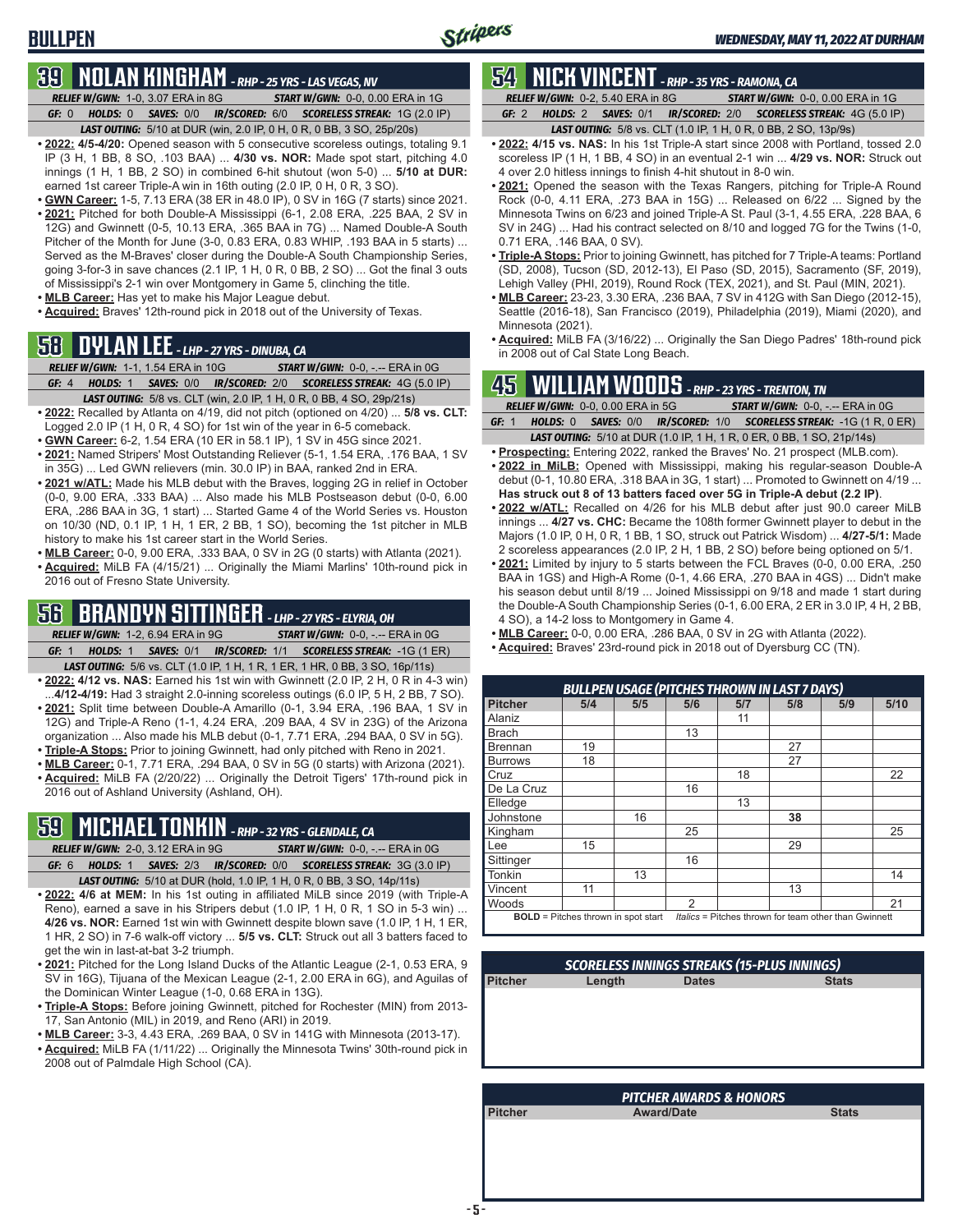#### Stripers **BATTERS** *WEDNESDAY, MAY 11, 2022 AT DURHAM TOTAL:* .261, 28 HR, .737 OPS *RISP:* .245, 6 HR, .695 OPS *RUNS/INNING: 1 2 3 4 5 6 7 8 9 X TOT Vs. LHP:* .272, 11 HR, .834 OPS *RISP/2O:* .256, 1 HR, .664 OPS **Stripers:** 20 24 31 8 17 8 11 10 13 2 144 *Vs. RHP:* .257, 17 HR, .703 OPS *LOADED:* .188, 0 HR, .488 OPS **Opponents:** 19 7 20 13 23 15 22 11 11 1 142

| <b>HOME RUNS</b> |                          |    |                          |           |      | <b>MULTI-GAMES</b> |                |          |              |                                          |                |                |           |
|------------------|--------------------------|----|--------------------------|-----------|------|--------------------|----------------|----------|--------------|------------------------------------------|----------------|----------------|-----------|
| Player           | 1R                       | 2R | 3R                       | <b>GS</b> | Tot. |                    | Off LH Off RH  | Team W-L | Career w/GWN | Last HR with Gwinnett (Regular Season)   | Hit            | <b>RBI</b>     | <b>HR</b> |
| Acuña Jr.        |                          |    |                          |           |      |                    |                | $0 - 0$  | 10 HR        | 4/17/18 vs. SWB, 2R (LH Josh Rogers)     |                |                |           |
| Casteel          | 4                        |    |                          | -         |      | 2                  | $\overline{2}$ | $2 - 2$  | <b>12 HR</b> | 5/7/22 vs. CLT, 1R (LH John Parke)       | 2              |                |           |
| Contreras        |                          |    |                          |           |      |                    |                | $0 - 0$  | 9 HR         | 9/7/21 at COL, 1R (LH Kirk McCarty)      | 4              |                |           |
| Dean             |                          |    |                          | ٠         | ۰    |                    | ٠              | $0 - 0$  | 0 HR         |                                          | 3              | 2              |           |
| De Hoyos         | -                        |    |                          |           |      |                    |                | $0 - 0$  | $0$ HR       |                                          |                |                |           |
| Demeritte        |                          |    |                          |           | 2    |                    | $\overline{2}$ | $0 - 2$  | 43 HR        | 4/14/22 vs. NAS, 2R (RH Jason Alexander) | 3              | $\overline{2}$ |           |
| <b>DeShields</b> | $\overline{\phantom{0}}$ |    |                          |           | ٠    |                    |                | $0 - 0$  | $0$ HR       |                                          | 6              | $\overline{2}$ | ۰         |
| <b>Dickerson</b> |                          |    |                          |           | ٠    |                    |                | $0 - 0$  | $0$ HR       |                                          |                |                |           |
| Goins            |                          |    | $\overline{\phantom{a}}$ |           | -    |                    |                | $0 - 0$  | 6 HR         | 9/14/21 vs. NAS, 1R (RH Josh Lindblom)   | $\overline{2}$ |                |           |
| Gonzalez         |                          |    |                          |           |      |                    |                | $0 - 0$  | 0 HR         |                                          | $\overline{2}$ |                |           |
| Gosselin         | Ξ.                       |    |                          | ۰         |      |                    |                | $1 - 0$  | 13 HR        | 4/23/22 at JAX, 2R (RH Huascar Brazoban) | 6              |                |           |
| Jenista          | 3                        |    |                          | ۰         |      |                    | 3              | $3-0$    | 4 HR         | 4/12/22 vs. NAS, 1R (LH Rex Brothers)    | 5              | 2              |           |
| Nogowski         |                          |    | $\overline{\phantom{a}}$ |           |      |                    |                | $1 - 0$  | 1 HR         | 4/12/22 vs. NAS, 2R (RH Caleb Boushley)  | 5              | 3              |           |
| H. Perez         |                          |    |                          |           | 2    |                    |                | $2 - 0$  | 2 HR         | 5/7/22 vs. CLT, 2R (LH John Parke)       | 2              |                |           |
| Shewmake         | $\overline{2}$           |    |                          |           | 2    |                    |                | $2 - 0$  | $2$ HR       | 4/27/22 vs. NOR, 1R (RH Matt Vogel)      | 8              |                |           |
| Tromp            | 2                        | 3  |                          | ۰         | 6    |                    |                | $2 - 3$  | 6 HR         | 5/10/22 at DUR, 2R (RH Easton McGee)     |                | 4              |           |
| Tucker           |                          |    |                          |           |      |                    |                | $0 - 1$  | 1 HR         | 5/6/22 vs. CLT. 1R (RH Davis Martin)     |                | 3              |           |
| Valaika          | $\overline{2}$           | 2  | $\overline{\phantom{a}}$ |           |      | 3                  |                | $4 - 0$  | 4 HR         | 5/7/22 vs. CLT, 1R (LH John Parke)       | 10             | 6              |           |
| Waters           |                          |    |                          |           |      |                    |                | $1 - 0$  | 14 HR        | 5/3/22 vs. CLT, 1R (LH Wes Benjamin)     | $\overline{2}$ |                |           |
| Total:           | 16                       | 10 | $\overline{2}$           | 0         | 28   |                    |                |          |              |                                          |                |                |           |

**Back-to-Back Homers (1x)**<br> **Rack-to-Back Homers (1x): Walk-Off Homers (0x): Leadoff (Game) Homers (1x): Walk-Off Homers (0x): None** Nogowski (2R) / Jenista, 4/12 vs. NAS (2nd Inning)

| <b>STRIPERS BATTING BY MONTH</b> |            |    |    |    |           |            |           |            |            |            |
|----------------------------------|------------|----|----|----|-----------|------------|-----------|------------|------------|------------|
|                                  | <b>AVG</b> | G  | 2B | 3B | <b>HR</b> | <b>RBI</b> | <b>SB</b> | <b>OBP</b> | <b>SLG</b> | <b>OPS</b> |
| April:                           | .249       | 23 | 39 | 4  | 17        | 85         | 22        | .321       | .377       | .698       |
| May:                             | .295       | 8  | 20 | 0  | 11        | 45         | 5         | .356       | .487       | .843       |
| June:                            |            |    |    |    |           |            |           |            |            |            |
| July                             |            |    |    |    |           |            |           |            |            |            |
| August:                          |            |    |    |    |           |            |           |            |            |            |
| September:                       |            |    |    |    |           |            |           |            |            |            |

### **9 RYAN CASTEEL** *- C - 30 YRS - CHATTANOOGA, TN*

*SEASON WITH GWN:*.219, 4 HR, 6 RBI, 0 SB, .898 OPS *HIT STREAK:* 3G (5-13) *5/10 at DUR:*DNP *DUR SERIES:* .--- (0-0)

- **• 2022:** Of his 7 hits, 4 are solo homers (4/9 at MEM, 4/14 vs. NAS, 4/23 at JAX, 5/7 vs. CLT) ... **4/30 vs. NOR:** Tallied his first triple with Gwinnett (1-for-4, 2 RBI). **• GWN Career:** .223 (42-for-188), 6 2B, 1 3B, 12 HR, 34 RBI in 77G since 2021.
- **• 2021:** Spent the entire year with Gwinnett, batting .224 (6 2B, 8 HR, 13 R, 28 RBI, .716 OPS) in 68G ... Led the club in pinch-hit at-bats (28) and hits with the bases
- loaded (4-for-6, .667, 2 2B, 1 HR, 12 RBI, 2.125 OPS). **• Triple-A Stops:** Prior to Gwinnett, played for Albuquerque (COL) from 2015-16.
- **• MLB Career:** Has yet to make his Major League debut.
- 
- **• Acquired:** MiLB FA (11/29/21) ... On his 3rd contract with Atlanta (also signed on 1/24/19 and 3/14/21) ... Originally the Colorado Rockies' 17th-round pick in 2010 out of Cleveland State Community College (Cleveland, TN).

### **26 DELINO DESHIELDS JR.** *- OF - 29 YRS - EASTON, MD*

*SEASON WITH GWN:*.274, 0 HR, 7 RBI, 8 SB, .736 OPS *HIT STREAK:* 2G (3-6) *5/10 at DUR:*2-2, 3 BB, 2 SB *DUR SERIES:* 1.000 (2-2), 2 SB

- **• IL Leaderboard:** Entering 5/11, ranks in steals (T-7th, 8).
- **• 2022: 4/21-5/5:** Posted 11G on-base streak (.289, 11-for-38, 2 2B, 7 R, 6 RBI, 3 SB, 8 BB, .417 OBP) ... Has pair of 2-steal games (4/19 at JAX, 5/10 at DUR).
- **• 2021:** Played in the Texas, Boston, and Cincinnati orgs ... Spent time with Round Rock (TEX) and Worcester (BOS) in Triple-A (.252, 13 2B, 2 3B, 6 HR, 22 RBI, 21 SB in 84G) ... Finished with the Reds (.255, 5 2B, 1 HR, 6 RBI, 2 SB in 25G).
- **• Triple-A Stops:** Prior to joining Gwinnett, played for Round Rock (TEX, 2015-16, 2018, 2021), Nashville (TEX, 2019), and Worcester (BOS, 2021).
- **• MLB Career:** .246, 81 2B, 19 3B, 19 HR, 139 RBI, 111 SB in 601G with Texas (2015-19), Cleveland (2020), and Cincinnati (2021) ... Played for Texas (2015) and Cleveland (2020) in MLB Postseason (.290, 3 2B, 2 RBI, 1 SB in 7G).
- **• Acquired:** MiLB FA (4/5/22) after being released by Miami (4/3/22) ... Originally the Texas Rangers' 1st-round pick (3rd overall) in 2014 out of Woodward Academy (College Park, GA).
- **• Bloodlines:** Is the son of Delino DeShields, 13-year MLB infielder (MON, LAD, STL, BAL, CHC) from 1990-2002 ... Finished 2nd in NL R.O.Y. voting in 1990.

| <b>PINCH HITTERS</b> |       |    |   |   |    |    |           |            |           |           |
|----------------------|-------|----|---|---|----|----|-----------|------------|-----------|-----------|
| Player               | AVG.  | AB | R | н | 2B | 3B | <b>HR</b> | <b>RBI</b> | <b>BB</b> | <b>SO</b> |
| Contreras            | 1.000 |    |   |   | 0  | 0  | 0         | 0          | O         |           |
| Jenista              | .000  |    |   |   | 0  | 0  | 0         |            |           |           |
| Totals:              | .500  | 2  | 0 |   | 0  | 0  | 0         | 0          |           |           |
|                      |       |    |   |   |    |    |           |            |           |           |
|                      |       |    |   |   |    |    |           |            |           |           |

### **30 ALEX DICKERSON** *- OF - 31 YRS - POWAY, CA*

- 
- *SEASON WITH GWN:*.161, 0 HR, 1 RBI, 0 SB, .438 OPS *HIT STREAK:* -2G (0-9) *5/10 at DUR:*0-5 *DUR SERIES:* .000 (0-5)
- **• 2022 w/ATL:** Was on the Braves' Opening Day roster, hit .121 (4-for-33, 1 HR, 3 R, 2 RBI) in 13G ... DFA'd on 4/28, outrighted to Gwinnett on 4/30.
- **• 2021:** Logged 111G with San Francisco (.233, 10 2B, 2 3B, 13 HR, 38 RBI, 1 SB, .724 OPS) ... Set MLB career highs in games, hits (66), homers, and RBI ... Also played 11G with Triple-A Sacramento (.289, 3 2B, 2 HR, 4 RBI).
- **• Triple-A Stops:** Prior to joining Gwinnett, played for El Paso (SD, 2015-16, 2019) and Sacramento (2019, 2021) ... Was PCL Rookie of the Year and Postseason All-Star in 2015 (.307, 36 2B, 9 3B, 12 HR, 82 R, 71 RBI, .877 OPS in 125G).
- **• MLB Career:** .255, 49 2B, 8 3B, 40 HR, 132 RBI, 7 SB, .785 OPS in 339G with San Diego (2016, 2019), San Francisco (2019-21), and Atlanta (2022) ... Made MLB Postseason debut with Giants in 2021 (.000, 0-for-4 in 4G).
- **• Acquired:** MLB FA (3/16/22) ... Originally the Pittsburgh Pirates' 3rd-round pick in 2011 out of the University of Indiana.

### **13 VICTOR DE HOYOS** *- C - 24 YRS - LORICA, COLOMBIA*

*SEASON WITH GWN:*.---, 0 HR, 0 RBI, 0 SB, .--- OPS *HIT STREAK:* 0G (0-0)

- *5/10 at DUR:*DNP *DUR SERIES:* .--- (0-0)
- **• 2022:** Opened with Class-A Augusta, batting .333 (6-for-18, 2 2B, 1 HR, 3 R, 4 RBI, 1.040 OPS) in 6G ... Promoted to Gwinnett on 5/10 for Triple-A debut ... When he plays, it will be his first action above the Class-A level.
- **• 2021:** Split time between the FCL Braves (.111, 1-for-9 in 3G) and Augusta (.257, 26-for-101, 3 2B, 5 HR, 14 R, 13 RBI in 28G).
- **• Triple-A Stops:** Set to make his Triple-A debut in 2022.
- **• MLB Career:** Has yet to debut in the Majors.
- **• Acquired:** Braves' NDFA (7/2/16) out of Colombia.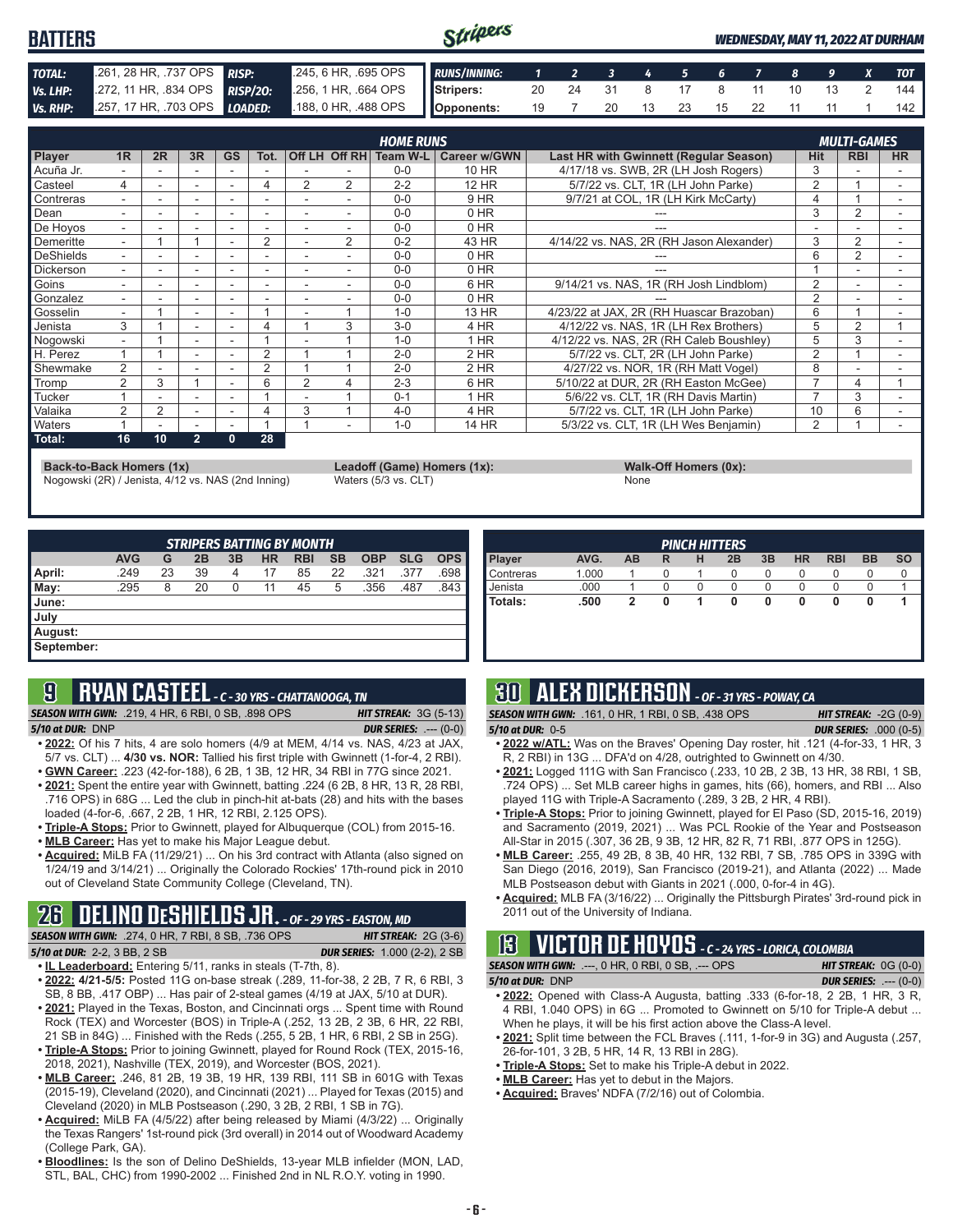# **1 RYAN GOINS** *- INF - 34 YRS - TEMPLE, TX*

#### *SEASON WITH GWN:*.135, 0 HR, 1 RBI, 0 SB, .323 OPS *HIT STREAK:* 2G (3-7) *5/10 at DUR:*2-5, R *DUR SERIES:* .400 (2-5)

**BATTERS**

- **• GWN Career:** .214 (80-for-374), 12 2B, 1 3B, 6 HR, 36 RBI in 112G since 2021. **• 2021:** Spent the entire year with Gwinnett, batting .233 (9 2B, 1 3B, 6 HR, 27 R, 35 RBI, 3 SB, .635 OPS) in 91G.
- **• Triple-A Stops:** Prior to joining Gwinnett, played for Buffalo (TOR) from 2013-16, Lehigh Valley (PHI) in 2018, and Charlotte (CWS) in 2019 ... Was an International League Midseason All-Star with Charlotte in 2019.
- **• MLB Career:** .228, 71 2B, 12 3B, 22 HR, 158 RBI in 555G with Toronto (2013-17), Kansas City (2018), Chicago White Sox (2019-20) ... Played for Toronto in 2015- 16 Postseasons (.146, 1 HR, 5 RBI in 14G).
- **• Acquired:** MiLB FA (3/13/22), his 2nd deal with Atlanta (also signed on 2/25/21) ... Originally the Toronto Blue Jays' 4th-round pick in 2009 out of Dallas Baptist University (Dallas, TX).

| <b>SEASON WITH GWN:</b> .277, 1 HR, 8 RBI, 1 SB, .738 OPS \ | <b>HIT STREAK:</b> $2G(2-8)$  |
|-------------------------------------------------------------|-------------------------------|
| <b>5/10 at DUR:</b> 1-5, 2B, R                              | <b>DUR SERIES:</b> .200 (1-5) |

- **• 2022: Has reached base safely in 24 of 25G with an at-bat**, posting an 11G on-base streak from 4/5-4/20 (.263, .396 OBP) and 10G on-base streak from 4/22- 5/6 (.326, .362 OBP) ... **4/23 at JAX:** Blasted 2-run HR (1), his first with Gwinnett since 8/25/18 at CLT, went 1-for-4 with season-high 3 RBI.
- **• GWN Career:** .293 (281-for-958), 56 2B, 9 3B, 13 HR, 90 RBI, 8 SB in 261G from 2013-14, 2018, and 2022 ... Set Gwinnett record for single-season batting average in 2014 (.344), earning team MVP and IL Postseason All-Star honors.
- **• 2021:** Spent the entire year with the LA Angels, batting .261 (14 2B, 7 HR, 47 RBI, 4 SB) in 104G ... His 90 hits were an MLB career high.
- **• Triple-A Stops:** In addition to Gwinnett, has also played for Reno (ARI) in 2015, Round Rock (TEX) in 2017, Indianapolis (PIT) in 2017, Louisville (CIN) in 2018, and Lehigh Valley (PHI) in 2019.
- **• MLB Career:** .261, 49 2B, 2 3B, 17 HR, 101 RBI, 11 SB in 463G with Atlanta (2013-15), Arizona (2015-16), Texas (2017), Pittsburgh (2017), Cincinnati (2018), Philadelphia (2019-20), and LA Angels (2021).
- **• Acquired:** MiLB FA (3/19/22) ... Originally the Atlanta Braves' 5th-round pick in 2010 out of the University of Virginia ... Traded to Arizona in the deal that brought in RHP Touki Toussaint (6/20/15).

### **18 GREYSON JENISTA** *- OF - 25 YRS - LAWRENCE, KS*

*SEASON WITH GWN:*.246, 4 HR, 7 RBI, 0 SB, .789 OPS *HIT STREAK:* -1G (0-4)

*5/10 at DUR:*Def. Replacement, 0-0 *DUR SERIES:* .--- (0-0)

- 
- **• 2022: 4/7 at MEM:** Tallied his first career Triple-A hit and RBI with a solo homer to deep CF (2-for-4, RBI) ... **4/12 vs. NAS:** Notched his 2nd career multi-homer game (1st in Triple-A) with pair of solo blasts (#3-4, 2-for-3, 2 RBI) ... **4/24-5/5:**  Posted 9G on-base streak (.321, 9-for-28, 1 2B, 8 R, 2 RBI, 8 BB, .459 OBP).
- **• 2021:** Spent the entire year with Double-A Mississippi, batting .216 (7 2B, 2 3B, 19 HR, 45 R, 42 RBI, 7 SB, .808 OPS) in 89G ... Ranked among Double-A South leaders in homers (6th), walks (7th, 51), slugging (10th, .465), and OPS (10th) ... In the Double-A South Championship Series, hit .167 (3 HR, 3 RBI) in 5G ... His solo homer in Game 5 on 9/26 vs. Montgomery was the difference in a 2-1 win.
- **• Triple-A Stops:** Is making his Triple-A debut in 2022.
- **• MLB Career:** Has yet to make his Major League debut.
- **• Acquired:** Braves' 2nd-round pick in 2018 out of Wichita State University (KS).

### **28 JOHN NOGOWSKI** *- INF - 29 YRS - TALLAHASSEE, FL*

|                      | <b>SEASON WITH GWN: .197. 1 HR. 10 RBI. 2 SB. .568 OPS</b>               | <b>HIT STREAK:</b> $1G(1-4)$   |
|----------------------|--------------------------------------------------------------------------|--------------------------------|
| $5/10$ at DUR: $DNP$ |                                                                          | <b>DUR SERIES:</b> $--- (0-0)$ |
|                      | a 2009 us NAC Polted Curinnettle 1st homer of Coolrey Field this year (2 |                                |

- **• 2022: 4/12 vs. NAS:** Belted Gwinnett's 1st homer at Coolray Field this year (2 run), finished 2-for-3 with 2 RBI.
- **• 2021:** Played for 3 different Triple-A Teams (Memphis, Indianapolis, Sacramento) and 2 different MLB teams (St. Louis, Pittsburgh) ... Combined to bat .211 (7 2B, 6 HR, 29 RBI, 6 SB) in 64G in MiLB ... In 52G in MLB, hit .233 (7 2B, 1 HR, 14 RBI).
- **• Triple-A Stops:** Prior to joining Gwinnett, has played for Memphis (STL) in 2019 and 2021, Indianapolis (PIT) in 2021, and Sacramento (SF) in 2021.
- **• MLB Career:** .233, 7 2B, 0 3B, 1 HR, 14 RBI in 52G with St. Louis (2020-21) and Pittsburgh (2021).
- **• Acquired:** Claimed from San Francisco in the 2021 Rule 5 Draft ... Originally the Oakland Athletics' 34th-round pick in 2014 out of Florida State University.

#### **7 HERNAN PEREZ** *- INF - 31 YRS - VILLA DE CURA, VENEZUELA SEASON WITH GWN:*.267, 2 HR, 4 RBI, 1 SB, .810 OPS *HIT STREAK:* 2G (2-7)

- *5/10 at DUR:*DNP *DUR SERIES:* .--- (0-0) **• 2022:** Played 3G with Tijuana of the Mexican League (.231, 1 2B, 1 HR, 3 RBI) before being signed by Atlanta and joining Gwinnett on 4/29.
- **• 2021:** Made Washington's Opening Day roster, but hit .053 in 10G before being DFA'd on 5/4 ... Signed MiLB deal with Milwaukee on 5/7 ... Played 23G with Nashville (.357, 6 2B, 3 HR, 18 RBI, 4 SB) before being released on 7/4 ... Won MVP of the Venezuela Winter League (.296, 6 HR, 22 RBI in 31G with Aragua).
- **• Triple-A Stops:** Prior to joining Gwinnett, has played for Toledo (DET, 2013-14), Colorado Springs (MIL, 2016), San Antonio (MIL, 2019), and Nashville (MIL, 2021) ... Won IL Player of the Week once with the Mud Hens (6/16/14).
- **• MLB Career:** .250, 74 2B, 11 3B, 45 HR, 180 RBI, 69 SB, .662 OPS in 651G with Detroit (2012-15), Milwaukee (2015-19), Chicago Cubs (2020), and Washington (2021) ... Played in 13 MLB Postseason games with Detroit (2013-14) and Milwaukee (2018), batting .188 (3-for-16, 2 2B, 2 RBI, 2 SB).
- **• Acquired:** MiLB FA (4/28/22) ... Originally signed by the Detroit Tigers as a NDFA **5** out of Venezuela (5/14/19). **PHIL GOSSELIN**  *INF 33 YRS BRYN MAWR, PA*

### **8 BRADEN SHEWMAKE** *- INF - 24 YRS - WYLIE, TX*

*SEASON WITH GWN:*.318, 2 HR, 4 RBI, 4 SB, .835 OPS *HIT STREAK:* 4G (8-15)

- *5/10 at DUR:*4-4, 2 2B, 4 R, 2 BB, 1 SB *DUR SERIES:* 1.000 (4-4), 1 SB **• Prospecting:** Entering 2022, ranked the Braves' No. 6 prospect by MLB.com.
- **• IL Leaderboard:** Entering 5/11, ranks 9th in batting (.318).
- **• 2022: 4/5 at MEM:** Went 2-for-4 with steal in his Triple-A debut ... **4/6 at MEM:**  Blasted 1st career Triple-A homer (solo) in 3-for-5 effort ... **4/27 vs. NOR:** Belted 1st Coolray Field homer (solo, #2, 1-for-5, 1 RBI) ... **4/28 vs. NOR:** Notched 3rd multi-steal game of career (2 SB, 2-for-4, 2B, R) ... **5/10 at DUR:** Reached base 6 times (career-high 4 hits, 4-for-4, 2 2B, 2 BB) and tied GWN record for runs (4).
- **• 2021:** With Double-A Mississippi, hit .228 (14 2B, 3 3B, 12 HR, 40 R, 40 RBI, 4 SB, .672 OPS) in 83G ... In the Double-A South Championship Series, hit .100 (2 R, 1 RBI) in 5G ... Named by MiLB.com as a Braves Organization All-Star.
- **• Triple-A Stops:** Is making his Triple-A debut in 2022.
- **• MLB Career:** Has yet to make his Major League debut.
- **• Acquired:** Braves' 1st-round pick (21st overall) in 2019 out of Texas A&M.

#### **14 CHADWICK TROMP** *- C - 26 YRS - ORANJESTAD, ARUBA*

*SEASON WITH GWN:*.367, 6 HR, 20 RBI, 0 SB, 1.150 OPS *HIT STREAK:* 11G (17-42)

- *5/10 at DUR:*2-5, HR, R, 4 RBI, BB *DUR SERIES:* .400 (2-5), HR, 4 RBI **• 2022: Riding 11G hitting streak (.405, 17-for-42, 4 2B, 5 HR, 10 R, 19 RBI, 1.292 OPS since 4/24), GWN-record 9G RBI streak (19 RBI since 4/28), and 7G extra-base hits streak (9 XBH since 5/1)** ... **5/3 vs. CLT:** Notched 4th career 2-homer game with pair of 2-run blasts (#2-3), finished with 4 RBI ... **5/5 vs. CLT:** Hit 2-out 8th-inning double for GWRBI in 3-2 last-at-bat win ... **5/10 at DUR:** Went 2-for-5 with 2-run HR (#6) and 4 RBI, his 9th-straight game with an RBI (set new GWN franchise record, surpassing **Adonis Garcia's** 8G streak from 2016).
- **• IL Player of the Week:** Named for 5/2-8, hit .471 (8-for-17) with league highs in homers (4), XBH (7), RBI (12), SLG (1.353), and OPS (1.879).
- **• 2022 Transactions:** DFA'd by Atlanta on 4/12, outrighted to Gwinnett on 4/19.
- **• GWN Career:** .325 (25-for-77), 5 2B, 0 3B, 6 HR, 20 RBI, 0 SB in 21G since 2021.
- **• 2021:** Played 55G with Triple-A Sacramento (.224, 12 2B, 6 HR, 24 RBI) and 9G with San Francisco (.222, 1 HR, 2 RBI) ... DFA'd on 9/18, claimed by Atlanta on 9/21 ... Joined Gwinnett and hit .176 (0 XBH, 0 RBI) in 5G.
- **• Triple-A Stops:** Prior to joining Gwinnett, has played for Louisville (CIN) in 2015 and 2018-19, and Sacramento (SF) in 2021.
- **• MLB Career:** .215, 1 2B, 0 3B, 5 HR, 12 RBI in 33G with San Francisco (2020-21).
- **• Acquired:** Claimed off waivers from San Francisco (9/21/21) ... Originally signed
- by the Cincinnati Reds as a NDFA (1/24/13) out of Aruba.

### **17 PRESTON TUCKER** *- OF - 31 YRS - TAMPA, FL*

*SEASON WITH GWN:*.338, 1 HR, 12 RBI, 0 SB, .892 OPS *HIT STREAK:* 7G (12-26) *5/10 at DUR:*3-5, 2B, R, 2 RBI *DUR SERIES:* .600 (3-5), 2 RBI

- **• IL Leaderboard:** Entering 5/11, ranks in batting (5th, .338). **• 2022: Riding 11G on-base streak since 4/26 (.439, 18-for-41, 4 2B, 1 HR, 10 R, 9 RBI, 1.078 OPS)** ... **5/6 vs. CLT:** Blasted 1st career homer with Gwinnett in his 36th game with the club (solo, off RHP Davis Martin).
- **• GWN Career:** .299 (41-for-137), 12 2B, 1 3B, 1 HR, 18 RBI in 38G since 2018.
- **• 2021:** Played for Kia of the KBO (.237, 24 2B, 1 3B, 9 HR, 59 RBI in 127G), his 3rd-straight season with the club (hit .284 with 50 HR in 364G from 2019-21).
- **• Triple-A Stops:** Has played for 5 teams in all, including Oklahoma City (HOU, 2014), Fresno (HOU, 2015-17), Gwinnett (ATL, 2018), Louisville (CIN, 2018), and Charlotte (CWS, 2019).
- **• MLB Career:** .222, 38 2B, 1 3B, 23 HR, 68 RBI in 243G with Houston (2015-16), Cincinnati (2018), and Atlanta (.240, 4 HR, 22 RBI in 80G in 2018) ... Played in the 2015 MLB Postseason with Houston (0-for-2 in 3G).
- **• Acquired:** MiLB FA (3/31/22) ... Is 2nd stint with Atlanta (2018) ... Originally the Houston Astros' 7th-round pick in 2012 out of the University of Florida.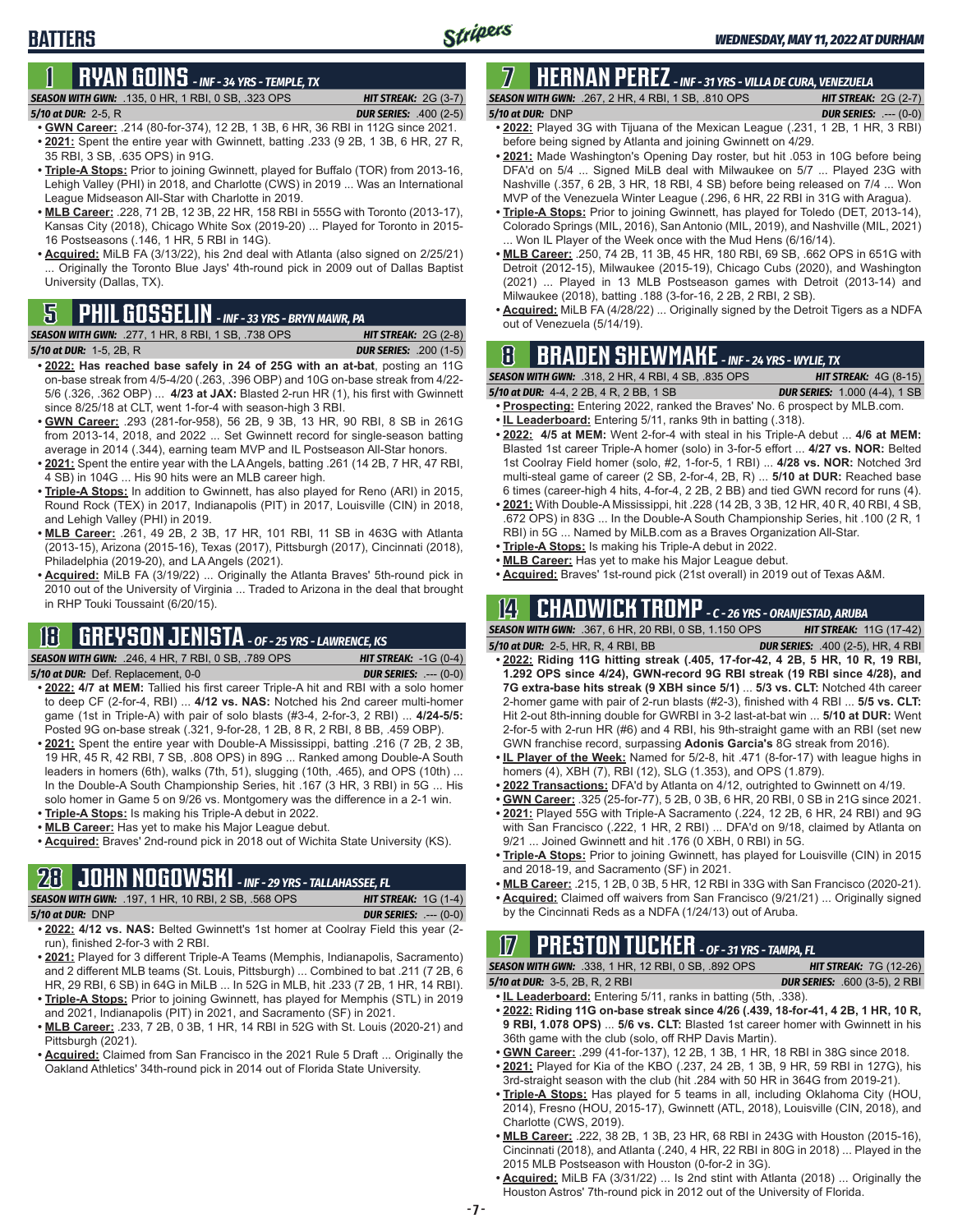# **BATTERS**

#### **4 PAT VALAIKA** *- INF - 29 YRS - VALENCIA, CA SEASON WITH GWN:*.290, 4 HR, 23 RBI, 1 SB, .831 OPS *HIT STREAK:* 1G (3-5)

*5/10 at DUR:*3-5, 2B, RBI *DUR SERIES:* .600 (3-5), RBI

- **• IL Leaderboard:** Entering 5/11, ranks in RBI (T-6th, 23) and doubles (T-7th, 9). **• 2022: In 14G since 4/23, hitting .321 (18-for-56, 6 2B, 2 HR, 14 RBI, .901 OPS)** ... **4/6 at MEM:** Crushed go-ahead 2-run HR (1) in 5-3 win (2-for-5, 2 RBI) ... **4/7 at MEM:** Fell triple shy of the cycle (3-for-4, 2-run HR, 3 RBI) in 5-2 win ... **4/26 vs. NOR:** Hit walk-off sac fly in 9th for 7-6 win (2-for-3, 2 R, RBI).
- **• 2021:** Split year between Baltimore (.201, 8 2B, 5 HR, 25 RBI, 1 SB in 91G) and Triple-A Norfolk (.225, 1 2B, 2 HR, 7 RBI in 22G).
- **• Triple-A Stops:** Prior to joining Gwinnett, has played for Albuquerque (COL) from 2016-19 and Norfolk (BAL) in 2021 ... Was Pacific Coast League All-Star in 2019.
- **• MLB Career:** .221, 34 2B, 1 3B, 30 HR, 92 RBI, 1 SB in 374G with Colorado (2016-19) and Baltimore (2020-21) ... Played in the MLB Postseason with the Rockies in 2017 and 2018 (.500, 1-for-2, 1 2B in 2G).
- **• Acquired:** MiLB FA (3/18/22) ... Originally the Colorado Rockies' 9th-round pick in 2013 out of UCLA.

### **11 DREW WATERS** *- OF - 23 YRS - ATLANTA, GA*

*SEASON WITH GWN:*.368, 1 HR, 3 RBI, 0 SB, .894 OPS *HIT STREAK:* -1G (0-6) *5/10 at DUR:*0-6 *DUR SERIES:* .000 (0-6)

- **• Prospecting:** Entering 2022, ranked the Braves' No. 3 prospect by MLB.com. **• 2022:** Began on Gwinnett's 7-day Injured List ... Joined High-A Rome for rehab assignment on 4/28 (.364, 4-for-11, 1 2B, 1 HR, 2 RBI in 3G) ... **5/3 vs. CLT:** In his 1st game off the IL, blasted leadoff HR (3rd career leadoff HR with GWN) on the game's first pitch and finished 4-for-4 (2 R, 2 RBI) ... **5/8 vs. CLT:** Delivered 1st walk-off hit with Gwinnett, 2-out 9th-inning single for 6-5 win (3-for-5, R, RBI).
- **• GWN Career:** .251 (133-for-530), 27 2B, 1 3B, 14 HR, 90 R, 51 RBI, 31 SB in 133G since 2019 ... Also logged 4G in 2019 Playoffs (.188, 1 2B, 1 SB).
- **• 2021:** Spent the entire year with Gwinnett, batting .240 (22 2B, 1 3B, 11 HR, 70 R, 37 RBI, 28 SB) in 103G ... Ranked among Triple-A East leaders in runs (T-4th) and steals (5th) ... Led all Triple-A East hitters in extra-base hits in July with 17 (.301, 11 2B, 1 3B, 5 HR, 23 R, 17 RBI, .924 OPS in 24G) ... Played for the NL Team in the SiriusXM All-Star Futures Game on 7/11 in Denver, CO (1-for-1, BB) ... Received Gwinnett's Community Service Award on 10/2.
- **• MLB Career:** Has yet to make his Major League debut.
- **• Award Winner:** Was the Double-A Southern League's Most Valuable Player and Batting Champion in 2019 (.319, 35 2B, 9 3B, 5 HR, 63 R, 41 RBI, 13 SB in 108G with Mississippi) ... Also earned M-Braves' co-Player of the Year for 2019.
- **• Acquired:** Braves' 2nd-round pick (41st overall) in 2017 out of Etowah High School (Woodstock, GA).

| <b>HITTING STREAKS (10-PLUS GAMES)</b> |                    |                                        |  |  |
|----------------------------------------|--------------------|----------------------------------------|--|--|
| Player                                 | Length/Dates       | <b>Stats</b>                           |  |  |
| Tromp                                  | 11G (4/24-Current) | .405 (17-42), 4 2B, 5 HR, 10 R, 19 RBI |  |  |

| <b>ON-BASE STREAKS (15-PLUS GAMES)</b> |              |              |  |
|----------------------------------------|--------------|--------------|--|
| <b>Player</b>                          | Length/Dates | <b>Stats</b> |  |
|                                        |              |              |  |
|                                        |              |              |  |
|                                        |              |              |  |
|                                        |              |              |  |

| <b>HITTER AWARDS &amp; HONORS</b> |                               |                          |  |  |  |
|-----------------------------------|-------------------------------|--------------------------|--|--|--|
| Player                            | <b>Award/Date</b>             | <b>Stats</b>             |  |  |  |
| Tromp                             | IL Player of the Week (5/2-8) | .417, 3 2B, 4 HR, 12 RBI |  |  |  |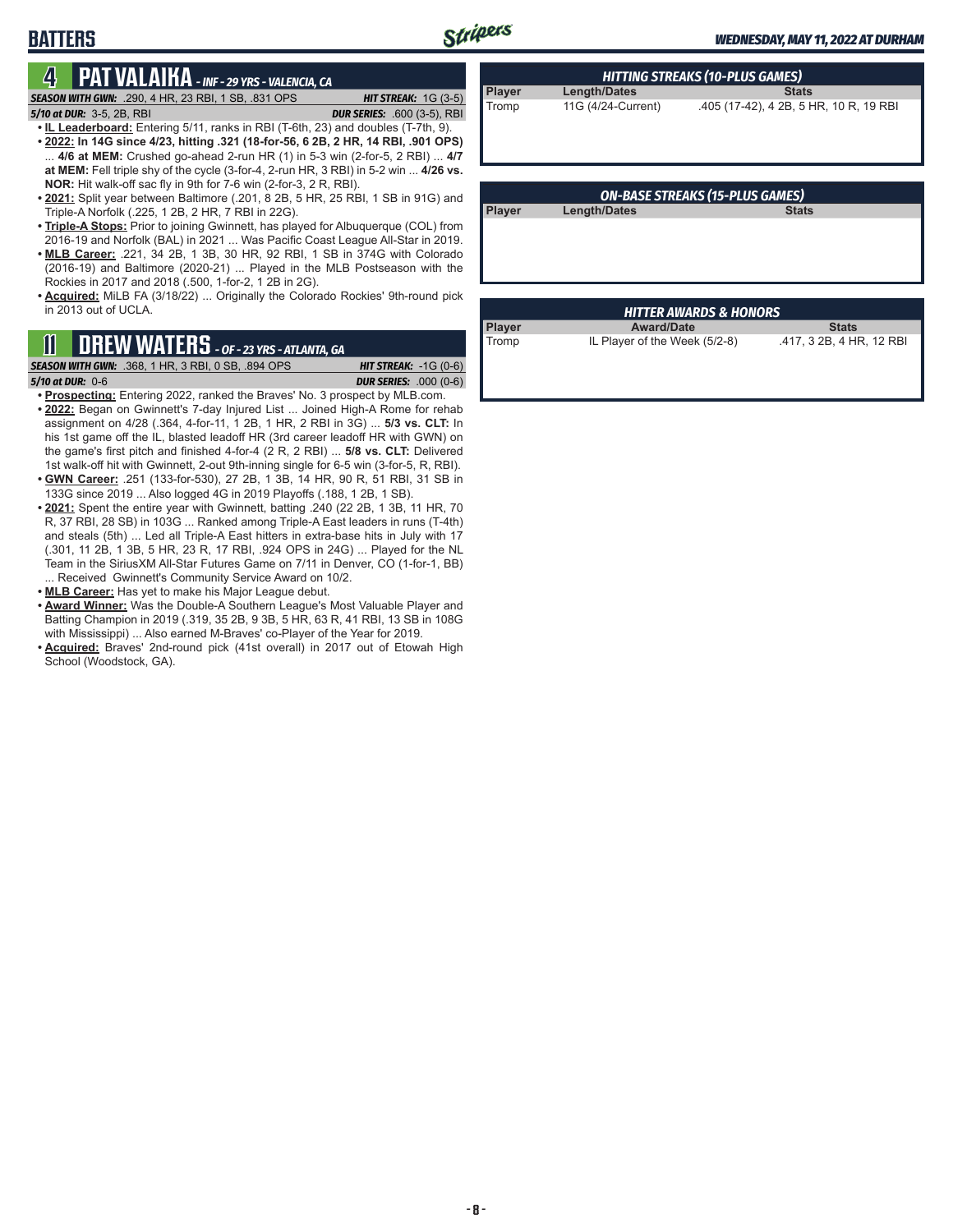### **SEASON SUMMARY**



#### **TEAM HIGHS & LOWS**

| <b>OFFENSE:</b>  |  |
|------------------|--|
|                  |  |
|                  |  |
|                  |  |
|                  |  |
|                  |  |
|                  |  |
|                  |  |
|                  |  |
|                  |  |
|                  |  |
|                  |  |
|                  |  |
|                  |  |
|                  |  |
|                  |  |
|                  |  |
|                  |  |
| <b>PITCHING:</b> |  |
|                  |  |

Most Walks, Game ...............................................................8 (4/24 at Jacksonville) Most Runs Allowed, Inning .................................... 7 (8th Inning, 4/13 vs. Nashville) Most Runs Allowed, Game ...................................................... 12 (5/6 vs. Charlotte) Fewest Runs Allowed, Game ........................................0 (2x, last: 4/30 vs. Norfolk) Most Hits Allowed, Game ........................................................ 15 (5/6 vs. Charlotte) Fewest Hits Allowed, Game ...................................................... 3 (5/5 vs. Charlotte) Most Home Runs Allowed, Game ................................3 (5x, last: 5/6 vs. Charlotte) Most Hit Batsmen, Game ........................................................... 3 (4/27 vs. Norfolk) Most Wild Pitches, Game .....................................................3 (4/23 at Jacksonville)

#### **INDIVIDUAL HIGHS & LOWS**

| Hit-by-Pitch……………………………………………1 (10x, last: Gosselin, 5/8 vs. Charlotte) |
|-------------------------------------------------------------------------|
|                                                                         |
|                                                                         |
|                                                                         |

#### **PITCHING (GAME):**

**HITTING (GAME):**

#### **DEFENSE (GAME):**

#### **STREAKS**

#### **PITCHING (LONGEST IN 2022 ONLY):**

#### **LAST TIME IT HAPPENED (GWINNETT REGULAR-SEASON HISTORY)**

#### **TEAM OFFENSE:**

| <b>TEAM PITCHING:</b> |                                                                    |
|-----------------------|--------------------------------------------------------------------|
|                       |                                                                    |
|                       |                                                                    |
|                       |                                                                    |
|                       |                                                                    |
|                       |                                                                    |
|                       |                                                                    |
|                       |                                                                    |
|                       |                                                                    |
| <b>TEAM DEFENSE:</b>  |                                                                    |
|                       | Turn a Triple Play 6/5/21 vs. Jacksonville (Camargo-Kipnis-Snider) |

### **TEAM MISCELLANEOUS:**<br>18-Run Margin of Victory....

| 21-Run Margin of Defeat…………………………………7/13/12 at Louisville (Lost 1-22) |
|-----------------------------------------------------------------------|

### **TEAM MISCELLANEOUS**

**DEFENSE:** Most Double Plays Turned, Game ............................................. 4 (4/27 vs. Norfolk) Most Triple Plays Turned, Game ...................................................................... None Most Errors, Game ........................................................ 2 (5x, last: 5/10 at Durham) Most Stolen Bases Allowed, Game ............................................ 4 (4/26 vs. Norfolk) Most Caught Stealing, Game .......................................1 (5x, last: 5/7 vs. Charlotte)

| Largest Margin of Victory      |
|--------------------------------|
| Largest Margin of Defeat       |
| Largest Comeback Win           |
| Largest Blown Lead (Loss)      |
| Longest Game, Innings          |
| Longest Game, Time             |
| Longest 9.0-Inning Game, Time  |
| Shortest 9.0-Inning Game, Time |
| Largest Home Attendance        |
| Largest Road Attendance        |
| Longest Total Delay            |
| Long Scoring Drought           |
| Long Scoreless Streak          |

..................... 8 Runs (2x, last: 5/1 vs. Norfolk, 10-2) ............. 10 Runs (2x, last: 5/6 vs. Charlotte, 2-12) .................. 3 Runs (4/23 at Jacksonville, 5-8, 10-8) ........................ 5 Runs (4/13 vs. Nashville, 5-0, 5-7) ..............................10 (2x, last: 4/23 at Jacksonville) Longest Game, Time ............................................................3:23 (4/10 at Memphis) Longest 9.0-Inning Game, Time ...........................................3:23 (4/10 at Memphis) Shortest 9.0-Inning Game, Time .....................................1:54 (4/19 at Jacksonville) Largest Home Attendance ................................................... 6,234 (4/26 vs. Norfolk) Largest Road Attendance ..............................................9,324 (4/23 at Jacksonville) Longest Total Delay............................................................... 1:29 (4/26 vs. Norfolk) Long Scoring Drought..........................................................29.2 Innings (4/15-4/20) Long Scoreless Streak ..........................................................23.0 Innings (4/28-5/1)

#### **INDIVIDUAL OFFENSE:**

| Never                                                                      |
|----------------------------------------------------------------------------|
| Sean Kazmar Jr. (8/28/19 vs. Norfolk)                                      |
|                                                                            |
|                                                                            |
|                                                                            |
|                                                                            |
|                                                                            |
|                                                                            |
|                                                                            |
|                                                                            |
| Back-to-Back-to-Back Homers  Arcia/Camargo/Demeritte (5/8/21 at Charlotte) |
|                                                                            |
|                                                                            |
|                                                                            |
|                                                                            |
|                                                                            |
|                                                                            |
|                                                                            |
|                                                                            |
|                                                                            |
| Tyler Pastornicky (4/10/13-4/16/13).                                       |
|                                                                            |

#### **INDIVIDUAL PITCHING:**

| 9.0-Inning No-Hitter (Comb.)  Wooten/Marksberry/Ramirez (6/30/16 at Louisville) |
|---------------------------------------------------------------------------------|
|                                                                                 |
|                                                                                 |
|                                                                                 |
| 21 Consecutive Saves Converted Jairo Asencio (9/6/09-8/8/11)                    |
| 25.0-Inning Scoreless Streak Stephen Marek, 25.1 IP (6/6/10-8/2/10)             |